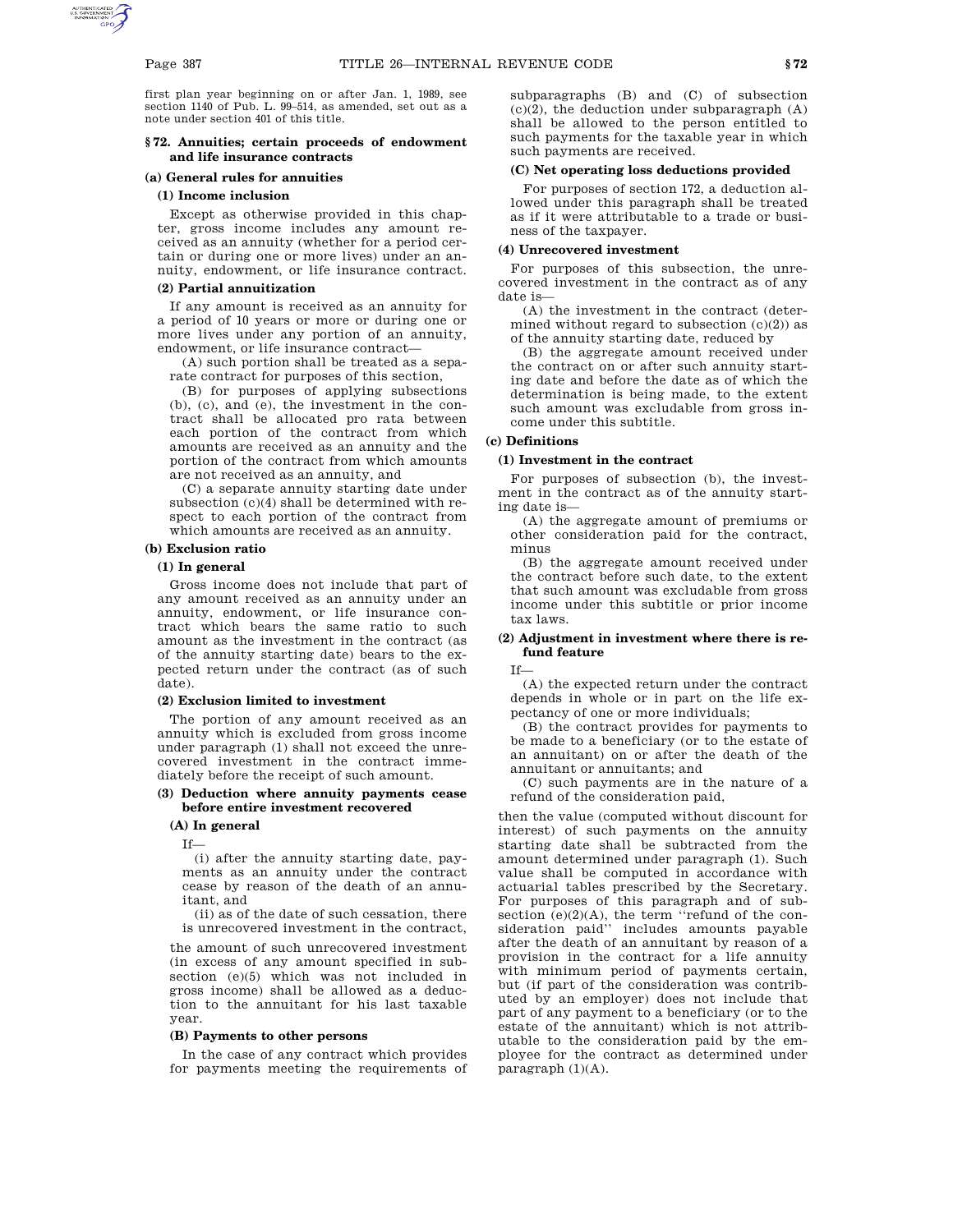# **(3) Expected return**

For purposes of subsection (b), the expected return under the contract shall be determined as follows:

## **(A) Life expectancy**

If the expected return under the contract, for the period on and after the annuity starting date, depends in whole or in part on the life expectancy of one or more individuals, the expected return shall be computed with reference to actuarial tables prescribed by the Secretary.

### **(B) Installment payments**

If subparagraph (A) does not apply, the expected return is the aggregate of the amounts receivable under the contract as an annuity.

#### **(4) Annuity starting date**

For purposes of this section, the annuity starting date in the case of any contract is the first day of the first period for which an amount is received as an annuity under the contract; except that if such date was before January 1, 1954, then the annuity starting date is January 1, 1954.

### **(d) Special rules for qualified employer retirement plans**

### **(1) Simplified method of taxing annuity payments**

#### **(A) In general**

In the case of any amount received as an annuity under a qualified employer retirement plan—

(i) subsection (b) shall not apply, and

(ii) the investment in the contract shall be recovered as provided in this paragraph.

#### **(B) Method of recovering investment in contract**

#### **(i) In general**

Gross income shall not include so much of any monthly annuity payment under a qualified employer retirement plan as does not exceed the amount obtained by dividing—

(I) the investment in the contract (as of the annuity starting date), by

(II) the number of anticipated payments determined under the table contained in clause (iii) (or, in the case of a contract to which subsection (c)(3)(B) applies, the number of monthly annuity payments under such contract).

#### **(ii) Certain rules made applicable**

Rules similar to the rules of paragraphs (2) and (3) of subsection (b) shall apply for purposes of this paragraph.

### **(iii) Number of anticipated payments**

If the annuity is payable over the life of a single individual, the number of anticipated payments shall be determined as follows:

# **If the age of the**

| annuitant on         | The number     |
|----------------------|----------------|
| the annuity starting | of anticipated |
| date is:             | payments is:   |

|                                   | 360  |
|-----------------------------------|------|
| More than 55 but not more than 60 | 310  |
| More than 60 but not more than 65 | 260  |
| More than 65 but not more than 70 | 210  |
|                                   | 160. |
|                                   |      |

**(iv) Number of anticipated payments where more than one life**

If the annuity is payable over the lives of more than 1 individual, the number of anticipated payments shall be determined as follows:

### **If the combined ages of**

| annuitants are:                     | The number is: |
|-------------------------------------|----------------|
|                                     | 410            |
| More than 110 but not more than 120 | 360            |
| More than 120 but not more than 130 | 310            |
| More than 130 but not more than 140 | 260            |
|                                     | 210            |

### **(C) Adjustment for refund feature not applicable**

For purposes of this paragraph, investment in the contract shall be determined under subsection (c)(1) without regard to subsection  $(c)(2)$ .

### **(D) Special rule where lump sum paid in connection with commencement of annuity payments**

If, in connection with the commencement of annuity payments under any qualified employer retirement plan, the taxpayer receives a lump-sum payment—

(i) such payment shall be taxable under subsection (e) as if received before the annuity starting date, and

(ii) the investment in the contract for purposes of this paragraph shall be determined as if such payment had been so received.

### **(E) Exception**

This paragraph shall not apply in any case where the primary annuitant has attained age 75 on the annuity starting date unless there are fewer than 5 years of guaranteed payments under the annuity.

#### **(F) Adjustment where annuity payments not on monthly basis**

In any case where the annuity payments are not made on a monthly basis, appropriate adjustments in the application of this paragraph shall be made to take into account the period on the basis of which such payments are made.

#### **(G) Qualified employer retirement plan**

For purposes of this paragraph, the term ''qualified employer retirement plan'' means any plan or contract described in paragraph (1), (2), or (3) of section 4974(c).

### **(2) Treatment of employee contributions under defined contribution plans**

For purposes of this section, employee contributions (and any income allocable thereto) under a defined contribution plan may be treated as a separate contract.

# **(e) Amounts not received as annuities**

# **(1) Application of subsection**

# **(A) In general**

This subsection shall apply to any amount which—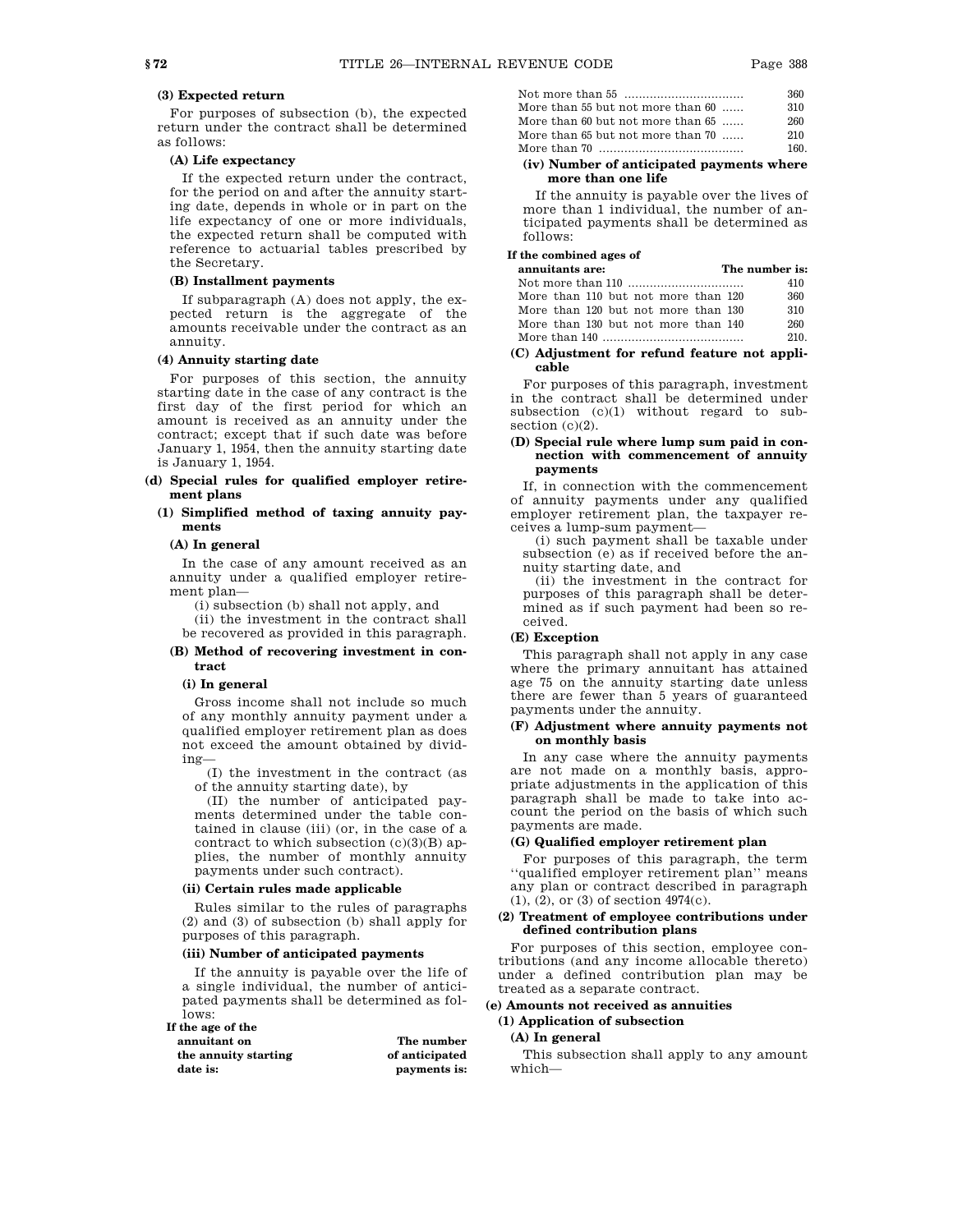(i) is received under an annuity, endowment, or life insurance contract, and

(ii) is not received as an annuity,

if no provision of this subtitle (other than this subsection) applies with respect to such amount.

### **(B) Dividends**

For purposes of this section, any amount received which is in the nature of a dividend or similar distribution shall be treated as an amount not received as an annuity.

#### **(2) General rule**

Any amount to which this subsection applies—

(A) if received on or after the annuity starting date, shall be included in gross income, or

(B) if received before the annuity starting date—

(i) shall be included in gross income to the extent allocable to income on the contract, and

(ii) shall not be included in gross income to the extent allocable to the investment in the contract.

#### **(3) Allocation of amounts to income and investment**

For purposes of paragraph  $(2)(B)$ —

#### **(A) Allocation to income**

Any amount to which this subsection applies shall be treated as allocable to income on the contract to the extent that such amount does not exceed the excess (if any) of—

(i) the cash value of the contract (determined without regard to any surrender charge) immediately before the amount is received, over

(ii) the investment in the contract at such time.

### **(B) Allocation to investment**

Any amount to which this subsection applies shall be treated as allocable to investment in the contract to the extent that such amount is not allocated to income under subparagraph (A).

### **(4) Special rules for application of paragraph (2)(B)**

For purposes of paragraph  $(2)(B)$ —

#### **(A) Loans treated as distributions**

If, during any taxable year, an individual— (i) receives (directly or indirectly) any amount as a loan under any contract to which this subsection applies, or

(ii) assigns or pledges (or agrees to assign or pledge) any portion of the value of any such contract,

such amount or portion shall be treated as received under the contract as an amount not received as an annuity. The preceding sentence shall not apply for purposes of determining investment in the contract, except that the investment in the contract shall be increased by any amount included in gross income by reason of the amount

treated as received under the preceding sentence.

#### **(B) Treatment of policyholder dividends**

Any amount described in paragraph  $(1)(B)$ shall not be included in gross income under paragraph  $(2)(B)(i)$  to the extent such amount is retained by the insurer as a premium or other consideration paid for the contract.

## **(C) Treatment of transfers without adequate consideration**

# **(i) In general**

If an individual who holds an annuity contract transfers it without full and adequate consideration, such individual shall be treated as receiving an amount equal to the excess of—

(I) the cash surrender value of such contract at the time of transfer, over

(II) the investment in such contract at such time,

under the contract as an amount not received as an annuity.

### **(ii) Exception for certain transfers between spouses or former spouses**

Clause (i) shall not apply to any transfer to which section 1041(a) (relating to transfers of property between spouses or incident to divorce) applies.

### **(iii) Adjustment to investment in contract of transferee**

If under clause (i) an amount is included in the gross income of the transferor of an annuity contract, the investment in the contract of the transferee in such contract shall be increased by the amount so included.

## **(5) Retention of existing rules in certain cases (A) In general**

In any case to which this paragraph applies—

(i) paragraphs  $(2)(B)$  and  $(4)(A)$  shall not apply, and

(ii) if paragraph  $(2)(A)$  does not apply,

the amount shall be included in gross income, but only to the extent it exceeds the investment in the contract.

### **(B) Existing contracts**

This paragraph shall apply to contracts entered into before August 14, 1982. Any amount allocable to investment in the contract after August 13, 1982, shall be treated as from a contract entered into after such date.

#### **(C) Certain life insurance and endowment contracts**

Except as provided in paragraph (10) and except to the extent prescribed by the Secretary by regulations, this paragraph shall apply to any amount not received as an annuity which is received under a life insurance or endowment contract.

#### **(D) Contracts under qualified plans**

Except as provided in paragraph (8), this paragraph shall apply to any amount received—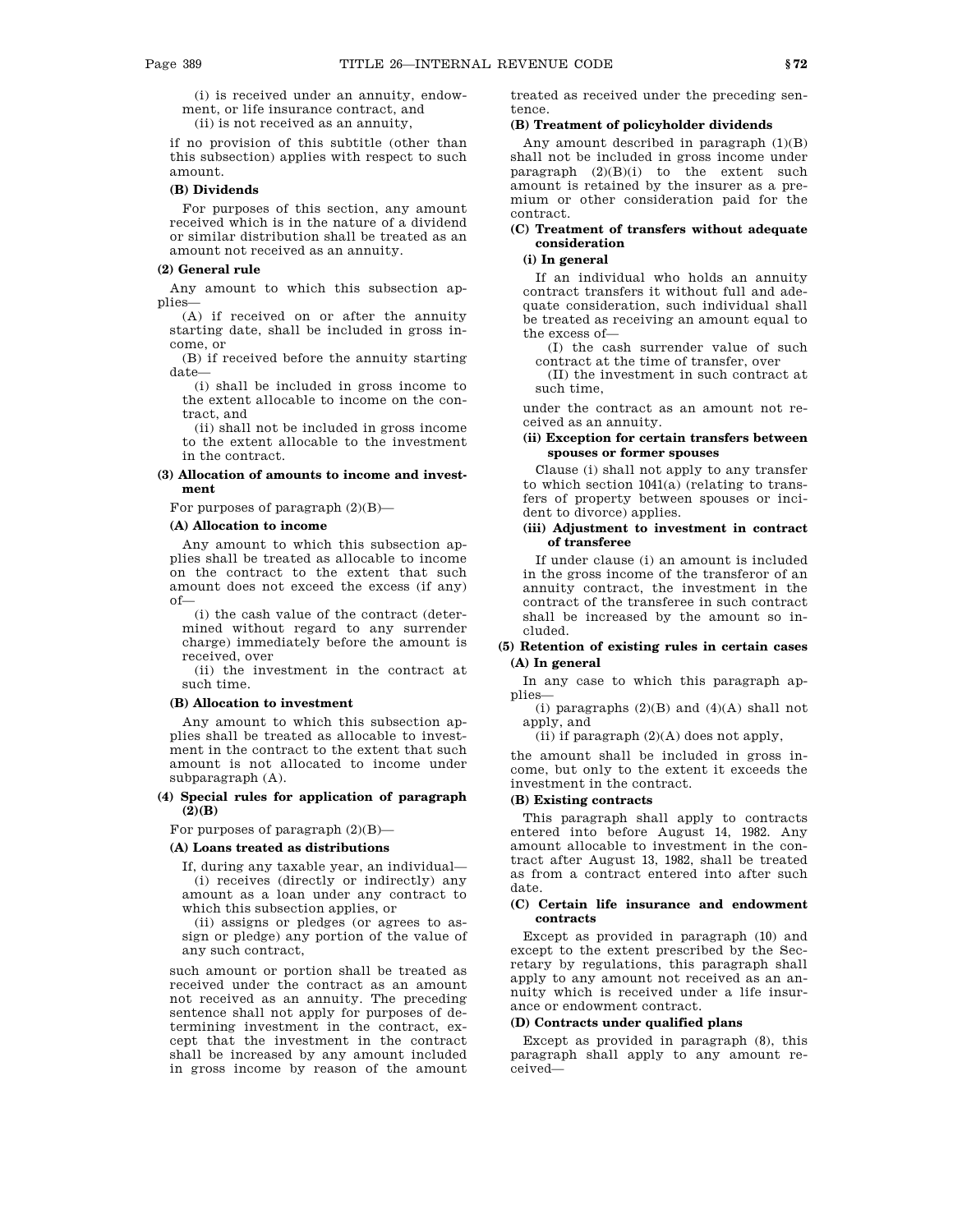(i) from a trust described in section 401(a) which is exempt from tax under section 501(a),

(ii) from a contract—

(I) purchased by a trust described in clause (i),

(II) purchased as part of a plan described in section 403(a),

(III) described in section 403(b), or

(IV) provided for employees of a life insurance company under a plan described in section  $818(a)(3)$ , or

(iii) from an individual retirement account or an individual retirement annuity.

Any dividend described in section 404(k) which is received by a participant or beneficiary shall, for purposes of this subparagraph, be treated as paid under a separate contract to which clause (ii)(I) applies.

## **(E) Full refunds, surrenders, redemptions, and maturities**

This paragraph shall apply to—

(i) any amount received, whether in a single sum or otherwise, under a contract in full discharge of the obligation under the contract which is in the nature of a refund of the consideration paid for the contract, and

(ii) any amount received under a contract on its complete surrender, redemption, or maturity.

In the case of any amount to which the preceding sentence applies, the rule of paragraph (2)(A) shall not apply.

# **(6) Investment in the contract**

For purposes of this subsection, the investment in the contract as of any date is—

(A) the aggregate amount of premiums or other consideration paid for the contract before such date, minus

(B) the aggregate amount received under the contract before such date, to the extent that such amount was excludable from gross income under this subtitle or prior income tax laws.

### **[(7) Repealed. Pub. L. 100–647, title I, § 1011A(b)(9)(A), Nov. 10, 1988, 102 Stat. 3474]**

### **(8) Extension of paragraph (2)(b) 1 to qualified plans**

## **(A) In general**

Notwithstanding any other provision of this subsection, in the case of any amount received before the annuity starting date from a trust or contract described in paragraph  $(5)(D)$ , paragraph  $(2)(B)$  shall apply to such amounts.

#### **(B) Allocation of amount received**

For purposes of paragraph  $(2)(B)$ , the amount allocated to the investment in the contract shall be the portion of the amount described in subparagraph (A) which bears the same ratio to such amount as the investment in the contract bears to the account balance. The determination under the preceding sentence shall be made as of the time of the distribution or at such other time as the Secretary may prescribe.

#### **(C) Treatment of forfeitable rights**

If an employee does not have a nonforfeitable right to any amount under any trust or contract to which subparagraph (A) applies, such amount shall not be treated as part of the account balance.

### **(D) Investment in the contract before 1987**

In the case of a plan which on May 5, 1986, permitted withdrawal of any employee contributions before separation from service, subparagraph (A) shall apply only to the extent that amounts received before the annuity starting date (when increased by amounts previously received under the contract after December 31, 1986) exceed the investment in the contract as of December 31, 1986.

### **(9) Extension of paragraph (2)(B) to qualified tuition programs and Coverdell education savings accounts**

Notwithstanding any other provision of this subsection, paragraph  $(2)(B)$  shall apply to amounts received under a qualified tuition program (as defined in section 529(b)) or under a Coverdell education savings account (as defined in section 530(b)). The rule of paragraph (8)(B) shall apply for purposes of this paragraph.

### **(10) Treatment of modified endowment contracts**

#### **(A) In general**

Notwithstanding paragraph  $(5)(C)$ , in the case of any modified endowment contract (as defined in section 7702A)—

(i) paragraphs  $(2)(B)$  and  $(4)(A)$  shall apply, and

(ii) in applying paragraph (4)(A), ''any person'' shall be substituted for ''an individual''.

### **(B) Treatment of certain burial contracts**

Notwithstanding subparagraph (A), paragraph (4)(A) shall not apply to any assignment (or pledge) of a modified endowment contract if such assignment (or pledge) is solely to cover the payment of expenses referred to in section  $7702(e)(2)(C)(iii)$  and if the maximum death benefit under such contract does not exceed \$25,000.

### **(11) Special rules for certain combination contracts providing long-term care insurance**

Notwithstanding paragraphs  $(2)$ ,  $(5)(C)$ , and (10), in the case of any charge against the cash value of an annuity contract or the cash surrender value of a life insurance contract made as payment for coverage under a qualified long-term care insurance contract which is part of or a rider on such annuity or life insurance contract—

(A) the investment in the contract shall be reduced (but not below zero) by such charge, and

(B) such charge shall not be includible in gross income.

<sup>1</sup>So in original. Probably should be paragraph ''(2)(B)''.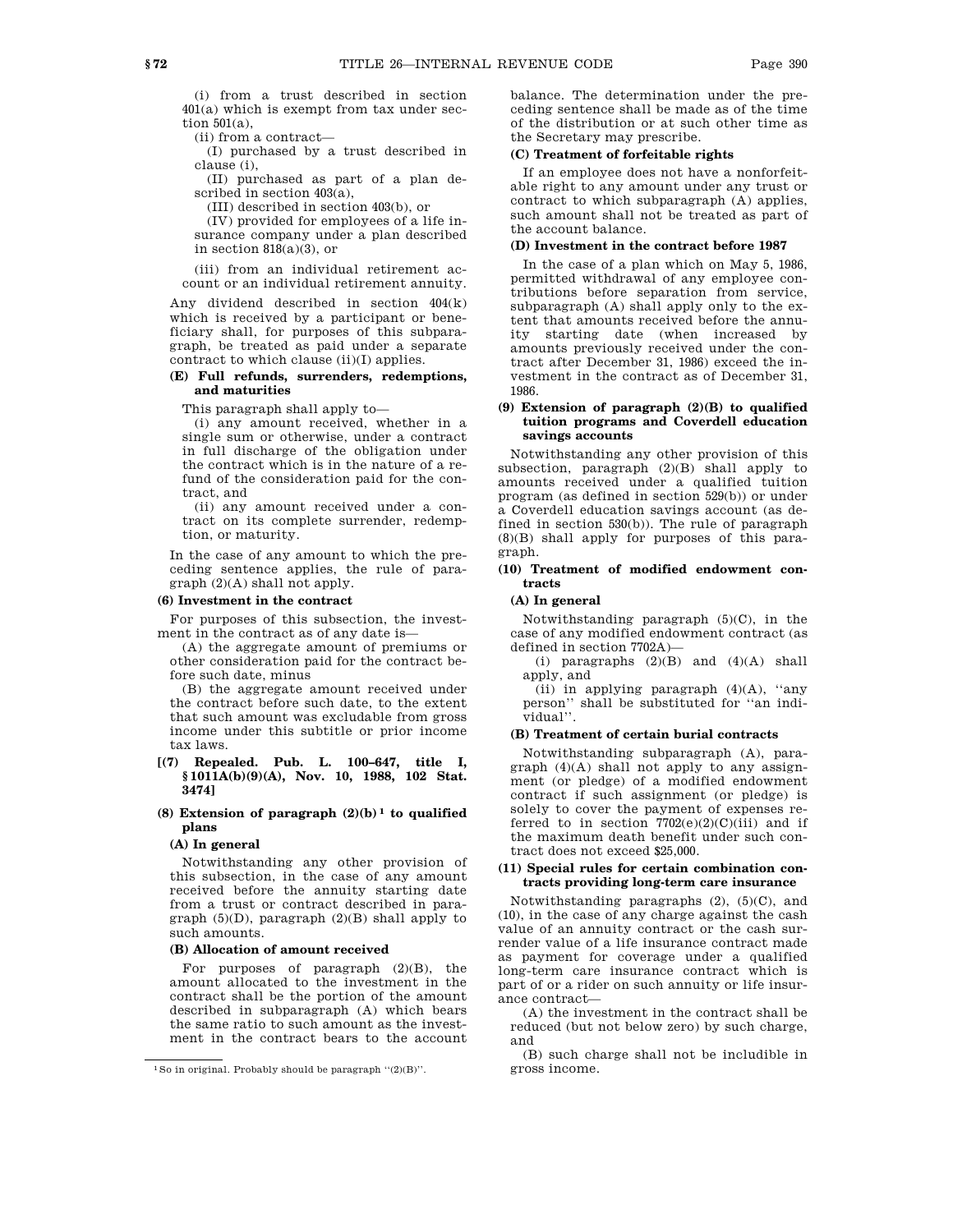### **(12) Anti-abuse rules**

### **(A) In general**

For purposes of determining the amount includible in gross income under this subsection—

(i) all modified endowment contracts issued by the same company to the same policyholder during any calendar year shall be treated as 1 modified endowment contract, and

(ii) all annuity contracts issued by the same company to the same policyholder during any calendar year shall be treated as 1 annuity contract.

The preceding sentence shall not apply to any contract described in paragraph (5)(D).

## **(B) Regulatory authority**

The Secretary may by regulations prescribe such additional rules as may be necessary or appropriate to prevent avoidance of the purposes of this subsection through serial purchases of contracts or otherwise.

### **(f) Special rules for computing employees' contributions**

In computing, for purposes of subsection  $(c)(1)(A)$ , the aggregate amount of premiums or other consideration paid for the contract, and for purposes of subsection  $(e)(6)$ , the aggregate premiums or other consideration paid, amounts contributed by the employer shall be included, but only to the extent that—

(1) such amounts were includible in the gross income of the employee under this subtitle or prior income tax laws; or

(2) if such amounts had been paid directly to the employee at the time they were contributed, they would not have been includible in the gross income of the employee under the law applicable at the time of such contribution.

Paragraph (2) shall not apply to amounts which were contributed by the employer after December 31, 1962, and which would not have been includible in the gross income of the employee by reason of the application of section 911 if such amounts had been paid directly to the employee at the time of contribution. The preceding sentence shall not apply to amounts which were contributed by the employer, as determined under regulations prescribed by the Secretary, to provide pension or annuity credits, to the extent such credits are attributable to services performed before January 1, 1963, and are provided pursuant to pension or annuity plan provisions in existence on March 12, 1962, and on that date applicable to such services, or to the extent such credits are attributable to services performed as a foreign missionary (within the meaning of section  $403(b)(2)(D)(iii)$ , as in effect before the enactment of the Economic Growth and Tax Relief Reconciliation Act of 2001).

### **(g) Rules for transferee where transfer was for value**

Where any contract (or any interest therein) is transferred (by assignment or otherwise) for a valuable consideration, to the extent that the contract (or interest therein) does not, in the

hands of the transferee, have a basis which is determined by reference to the basis in the hands of the transferor, then—

(1) for purposes of this section, only the actual value of such consideration, plus the amount of the premiums and other consideration paid by the transferee after the transfer, shall be taken into account in computing the aggregate amount of the premiums or other consideration paid for the contract;

(2) for purposes of subsection  $(c)(1)(B)$ , there shall be taken into account only the aggregate amount received under the contract by the transferee before the annuity starting date, to the extent that such amount was excludable from gross income under this subtitle or prior income tax laws; and

(3) the annuity starting date is January 1, 1954, or the first day of the first period for which the transferee received an amount under the contract as an annuity, whichever is the later.

For purposes of this subsection, the term ''transferee'' includes a beneficiary of, or the estate of, the transferee.

## **(h) Option to receive annuity in lieu of lump sum** If—

(1) a contract provides for payment of a lump sum in full discharge of an obligation under the contract, subject to an option to receive an annuity in lieu of such lump sum;

(2) the option is exercised within 60 days after the day on which such lump sum first became payable; and

(3) part or all of such lump sum would (but for this subsection) be includible in gross income by reason of subsection  $(e)(1)$ ,

then, for purposes of this subtitle, no part of such lump sum shall be considered as includible in gross income at the time such lump sum first became payable.

### **[(i) Repealed. Pub. L. 94–455, title XIX, § 1951(b)(1)(A), Oct. 4, 1976, 90 Stat. 1836]**

#### **(j) Interest**

Notwithstanding any other provision of this section, if any amount is held under an agreement to pay interest thereon, the interest payments shall be included in gross income.

### **[(k) Repealed. Pub. L. 98–369, div. A, title IV, § 421(b)(1), July 18, 1984, 98 Stat. 794]**

### **(***l***) Face-amount certificates**

For purposes of this section, the term ''endowment contract'' includes a face-amount certificate, as defined in section  $2(a)(15)$  of the Investment Company Act of 1940 (15 U.S.C., sec. 80a–2), issued after December 31, 1954.

**(m) Special rules applicable to employee annuities and distributions under employee plans**

- **[(1) Repealed. Pub. L. 93–406, title II, § 2001(h)(2), Sept. 2, 1974, 88 Stat. 957]**
- **(2) Computation of consideration paid by the employee**

In computing—

(A) the aggregate amount of premiums or other consideration paid for the contract for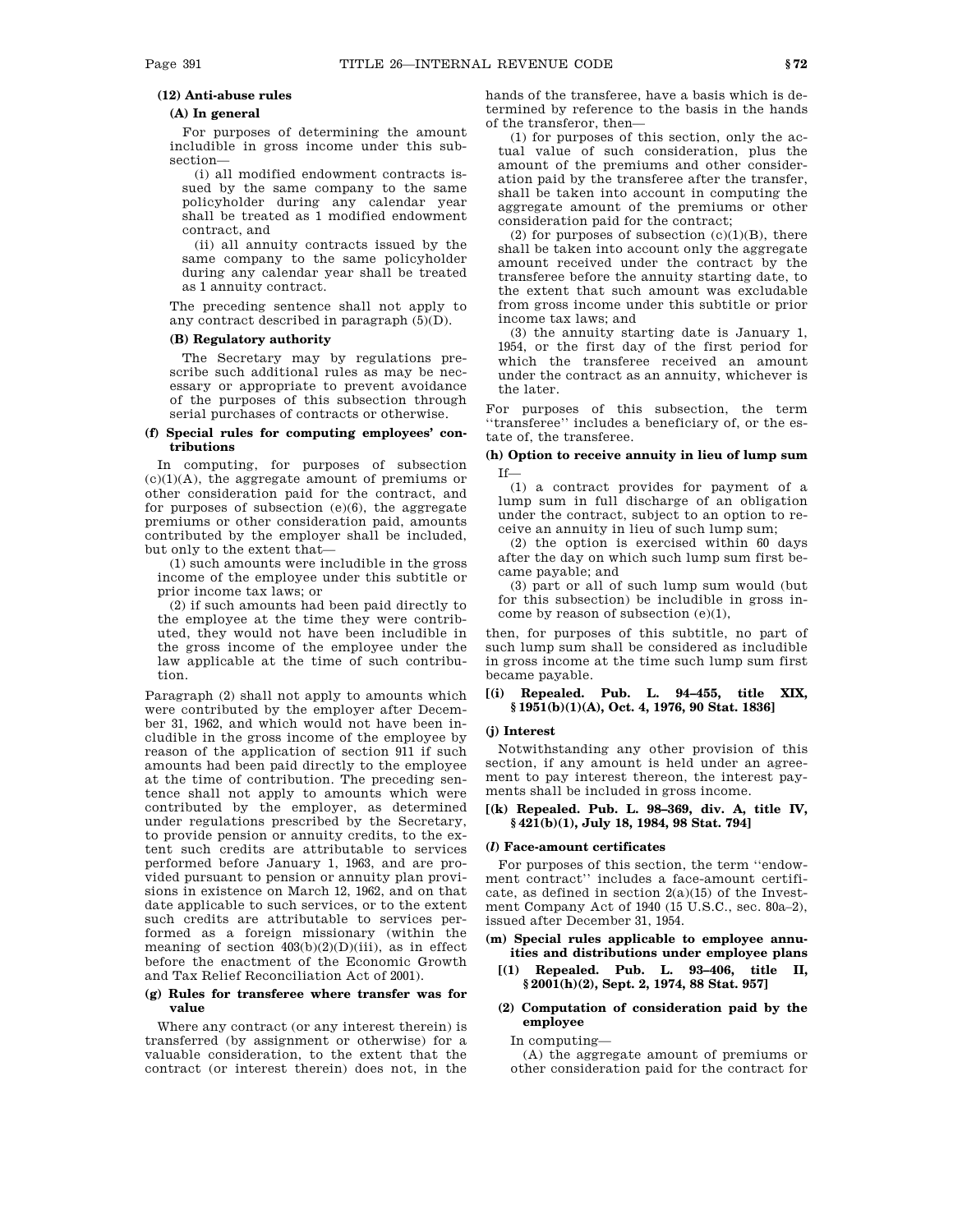purposes of subsection  $(c)(1)(A)$  (relating to the investment in the contract), and

(B) the aggregate premiums or other consideration paid for purposes of subsection (e)(6) (relating to certain amounts not received as an annuity),

any amount allowed as a deduction with respect to the contract under section 404 which was paid while the employee was an employee within the meaning of section 401(c)(1) shall be treated as consideration contributed by the employer, and there shall not be taken into account any portion of the premiums or other consideration for the contract paid while the employee was an owner-employee which is properly allocable (as determined under regulations prescribed by the Secretary) to the cost of life, accident, health, or other insurance.

### **(3) Life insurance contracts**

(A) This paragraph shall apply to any life insurance contract—

(i) purchased as a part of a plan described in section 403(a), or

(ii) purchased by a trust described in section 401(a) which is exempt from tax under section 501(a) if the proceeds of such contract are payable directly or indirectly to a participant in such trust or to a beneficiary of such participant.

(B) Any contribution to a plan described in subparagraph (A)(i) or a trust described in subparagraph (A)(ii) which is allowed as a deduction under section 404, and any income of a trust described in subparagraph (A)(ii), which is determined in accordance with regulations prescribed by the Secretary to have been applied to purchase the life insurance protection under a contract described in subparagraph (A), is includible in the gross income of the participant for the taxable year when so applied.

(C) In the case of the death of an individual insured under a contract described in subparagraph (A), an amount equal to the cash surrender value of the contract immediately before the death of the insured shall be treated as a payment under such plan or a distribution by such trust, and the excess of the amount payable by reason of the death of the insured over such cash surrender value shall not be includible in gross income under this section and shall be treated as provided in section 101.

### **[(4) Repealed. Pub. L. 97–248, title II, § 236(b)(1), Sept. 3, 1982, 96 Stat. 510]**

## **(5) Penalties applicable to certain amounts received by 5-percent owners**

(A) This paragraph applies to amounts which are received from a qualified trust described in section 401(a) or under a plan described in section 403(a) at any time by an individual who is, or has been, a 5-percent owner, or by a successor of such an individual, but only to the extent such amounts are determined, under regulations prescribed by the Secretary, to exceed the benefits provided for such individual under the plan formula.

(B) If a person receives an amount to which this paragraph applies, his tax under this chapter for the taxable year in which such amount is received shall be increased by an amount equal to 10 percent of the portion of the amount so received which is includible in his gross income for such taxable year.

(C) For purposes of this paragraph, the term ''5-percent owner'' means any individual who, at any time during the 5 plan years preceding the plan year ending in the taxable year in which the amount is received, is a 5-percent owner (as defined in section 416(i)(1)(B)).

### **(6) Owner-employee defined**

For purposes of this subsection, the term ''owner-employee'' has the meaning assigned to it by section  $401(c)(3)$  and includes an individual for whose benefit an individual retirement account or annuity described in section 408(a) or (b) is maintained. For purposes of the preceding sentence, the term ''owner-employee'' shall include an employee within the meaning of section  $401(c)(1)$ .

### **(7) Meaning of disabled**

For purposes of this section, an individual shall be considered to be disabled if he is unable to engage in any substantial gainful activity by reason of any medically determinable physical or mental impairment which can be expected to result in death or to be of longcontinued and indefinite duration. An individual shall not be considered to be disabled unless he furnishes proof of the existence thereof in such form and manner as the Secretary may require.

**[(8) Repealed. Pub. L. 97–248, title II, § 236(b)(1), Sept. 3, 1982, 96 Stat. 510]**

#### **[(9) Repealed. Pub. L. 98–369, div. A, title VII, § 713(d)(1), July 18, 1984, 98 Stat. 957]**

#### **(10) Determination of investment in the contract in the case of qualified domestic relations orders**

Under regulations prescribed by the Secretary, in the case of a distribution or payment made to an alternate payee who is the spouse or former spouse of the participant pursuant to a qualified domestic relations order (as defined in section  $414(p)$ ), the investment in the contract as of the date prescribed in such regulations shall be allocated on a pro rata basis between the present value of such distribution or payment and the present value of all other benefits payable with respect to the participant to which such order relates.

### **(n) Annuities under retired serviceman's family protection plan or survivor benefit plan**

Subsection (b) shall not apply in the case of amounts received after December 31, 1965, as an annuity under chapter 73 of title 10 of the United States Code, but all such amounts shall be excluded from gross income until there has been so excluded (under section 122(b)(1) or this section, including amounts excluded before January 1, 1966) an amount equal to the consideration for the contract (as defined by section 122(b)(2)),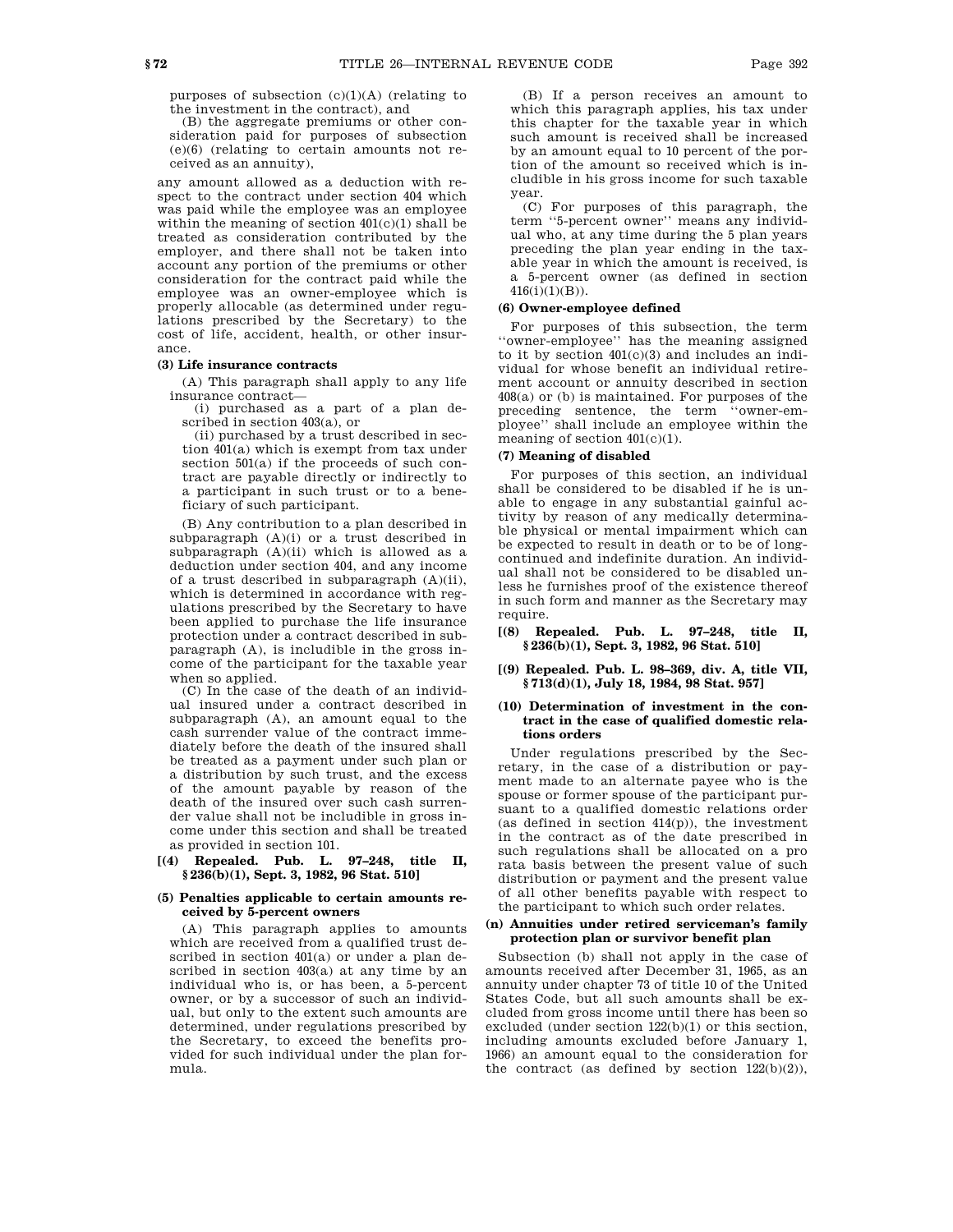plus any amount treated pursuant to section 101(b)(2)(D) (as in effect on the day before the date of the enactment of the Small Business Job Protection Act of 1996) as additional consideration paid by the employee. Thereafter all amounts so received shall be included in gross income.

### **(***o***) Special rules for distributions from qualified plans to which employee made deductible contributions**

#### **(1) Treatment of contributions**

For purposes of this section and sections 402 and 403, notwithstanding section 414(h), any deductible employee contribution made to a qualified employer plan or government plan shall be treated as an amount contributed by the employer which is not includible in the gross income of the employee.

### **[(2) Repealed. Pub. L. 100–647, title I, § 1011A(c)(8), Nov. 10, 1988, 102 Stat. 3476]**

#### **(3) Amounts constructively received**

### **(A) In general**

For purposes of this subsection, rules similar to the rules provided by subsection (p) (other than the exception contained in paragraph (2) thereof) shall apply.

### **(B) Purchase of life insurance**

To the extent any amount of accumulated deductible employee contributions of an employee are applied to the purchase of life insurance contracts, such amount shall be treated as distributed to the employee in the year so applied.

### **(4) Special rule for treatment of rollover amounts**

For purposes of sections 402(c), 403(a)(4), and 403(b)(8), 408(d)(3), and 457(e)(16), the Secretary shall prescribe regulations providing for such allocations of amounts attributable to accumulated deductible employee contributions, and for such other rules, as may be necessary to insure that such accumulated deductible employee contributions do not become eligible for additional tax benefits (or freed from limitations) through the use of rollovers.

#### **(5) Definitions and special rules**

For purposes of this subsection—

#### **(A) Deductible employee contributions**

The term ''deductible employee contributions'' means any qualified voluntary employee contribution (as defined in section 219(e)(2)) made after December 31, 1981, in a taxable year beginning after such date and made for a taxable year beginning before January 1, 1987, and allowable as a deduction under section 219(a) for such taxable year.

### **(B) Accumulated deductible employee contributions**

The term ''accumulated deductible employee contributions'' means the deductible employee contributions—

(i) increased by the amount of income and gain allocable to such contributions, and

(ii) reduced by the sum of the amount of loss and expense allocable to such con-

tributions and the amounts distributed with respect to the employee which are attributable to such contributions (or income or gain allocable to such contributions).

#### **(C) Qualified employer plan**

The term ''qualified employer plan'' has the meaning given to such term by subsection  $(p)(3)(A)(i)$ .

### **(D) Government plan**

The term ''government plan'' has the meaning given such term by subsection  $(p)(3)(B)$ .

### **(6) Ordering rules**

Unless the plan specifies otherwise, any distribution from such plan shall not be treated as being made from the accumulated deductible employee contributions, until all other amounts to the credit of the employee have been distributed.

#### **(p) Loans treated as distributions**

For purposes of this section—

### **(1) Treatment as distributions**

### **(A) Loans**

If during any taxable year a participant or beneficiary receives (directly or indirectly) any amount as a loan from a qualified employer plan, such amount shall be treated as having been received by such individual as a distribution under such plan.

## **(B) Assignments or pledges**

If during any taxable year a participant or beneficiary assigns (or agrees to assign) or pledges (or agrees to pledge) any portion of his interest in a qualified employer plan, such portion shall be treated as having been received by such individual as a loan from such plan.

#### **(2) Exception for certain loans**

# **(A) General rule**

Paragraph (1) shall not apply to any loan to the extent that such loan (when added to the outstanding balance of all other loans from such plan whether made on, before, or after August 13, 1982), does not exceed the lesser of—

(i) \$50,000, reduced by the excess (if any) of—

(I) the highest outstanding balance of loans from the plan during the 1-year period ending on the day before the date on which such loan was made, over

(II) the outstanding balance of loans from the plan on the date on which such loan was made, or

(ii) the greater of (I) one-half of the present value of the nonforfeitable accrued benefit of the employee under the plan, or (II) \$10,000.

For purposes of clause (ii), the present value of the nonforfeitable accrued benefit shall be determined without regard to any accumulated deductible employee contributions (as defined in subsection  $(0)(5)(B)$ ).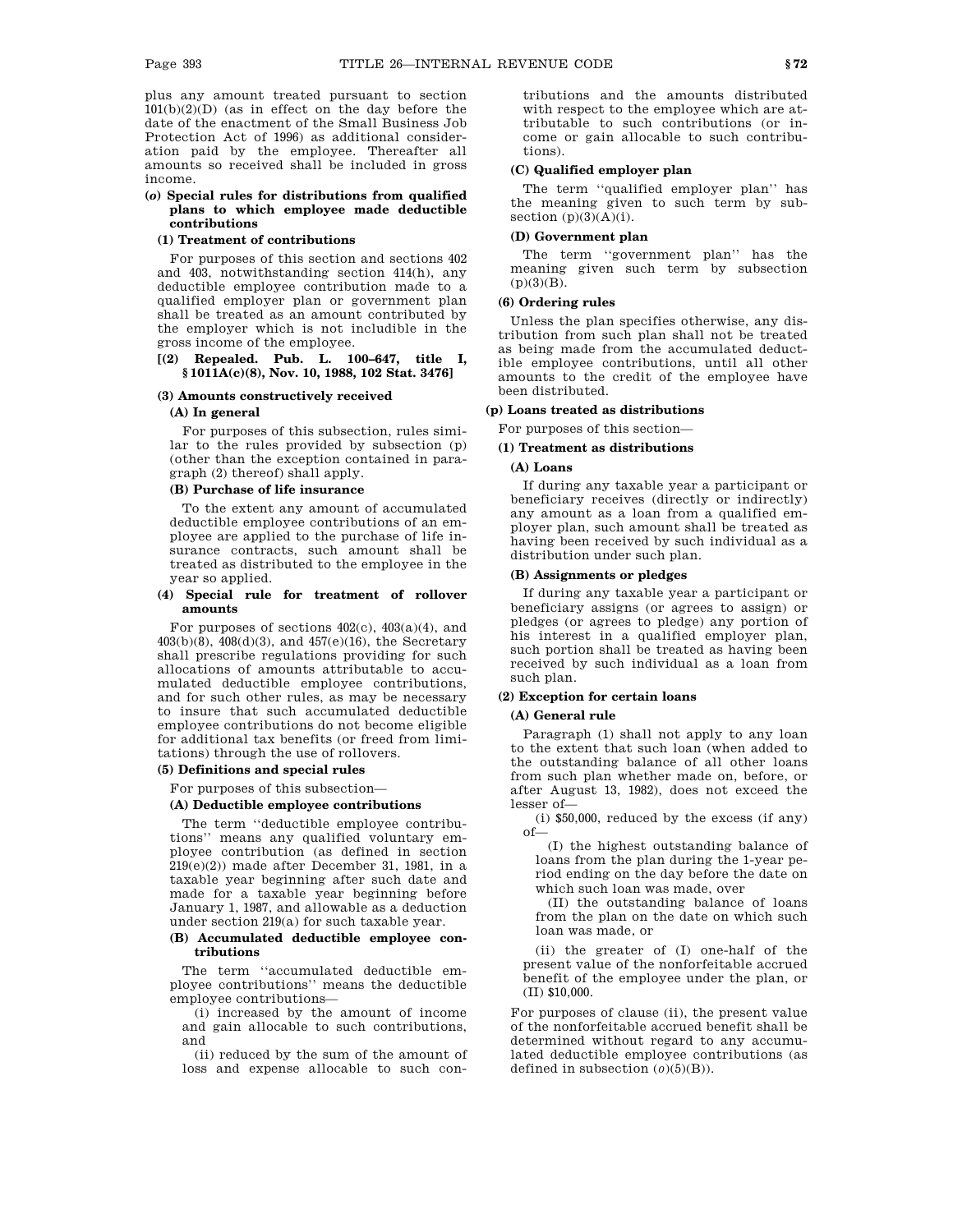# **(B) Requirement that loan be repayable within 5 years**

# **(i) In general**

Subparagraph (A) shall not apply to any loan unless such loan, by its terms, is required to be repaid within 5 years.

### **(ii) Exception for home loans**

Clause (i) shall not apply to any loan used to acquire any dwelling unit which within a reasonable time is to be used (determined at the time the loan is made) as the principal residence of the participant.

## **(C) Requirement of level amortization**

Except as provided in regulations, this paragraph shall not apply to any loan unless substantially level amortization of such loan (with payments not less frequently than quarterly) is required over the term of the loan.

### **(D) Related employers and related plans**

For purposes of this paragraph—

(i) the rules of subsections (b), (c), and (m) of section 414 shall apply, and

(ii) all plans of an employer (determined after the application of such subsections) shall be treated as 1 plan.

### **(3) Denial of interest deductions in certain cases**

### **(A) In general**

No deduction otherwise allowable under this chapter shall be allowed under this chapter for any interest paid or accrued on any loan to which paragraph (1) does not apply by reason of paragraph (2) during the period described in subparagraph (B).

### **(B) Period to which subparagraph (A) applies**

For purposes of subparagraph (A), the period described in this subparagraph is the period—

(i) on or after the 1st day on which the individual to whom the loan is made is a key employee (as defined in section 416(i)), or

(ii) such loan is secured by amounts attributable to elective deferrals described in subparagraph (A) or (C) of section  $402(g)(3)$ .

### **(4) Qualified employer plan, etc.**

For purposes of this subsection—

# **(A) Qualified employer plan**

#### **(i) In general**

The term ''qualified employer plan'' means—

(I) a plan described in section 401(a) which includes a trust exempt from tax under section 501(a),

(II) an annuity plan described in section 403(a), and

(III) a plan under which amounts are contributed by an individual's employer for an annuity contract described in section 403(b).

### **(ii) Special rule**

The term ''qualified employer plan'' shall include any plan which was (or was determined to be) a qualified employer plan or a government plan.

## **(B) Government plan**

The term "government plan" means any plan, whether or not qualified, established and maintained for its employees by the United States, by a State or political subdivision thereof, or by an agency or instrumentality of any of the foregoing.

#### **(5) Special rules for loans, etc., from certain contracts**

For purposes of this subsection, any amount received as a loan under a contract purchased under a qualified employer plan (and any assignment or pledge with respect to such a contract) shall be treated as a loan under such employer plan.

### **(q) 10-percent penalty for premature distributions from annuity contracts**

# **(1) Imposition of penalty**

If any taxpayer receives any amount under an annuity contract, the taxpayer's tax under this chapter for the taxable year in which such amount is received shall be increased by an amount equal to 10 percent of the portion of such amount which is includible in gross income.

#### **(2) Subsection not to apply to certain distributions**

Paragraph 1 shall not apply to any distribution—

(A) made on or after the date on which the taxpayer attains age 591 ⁄2,

(B) made on or after the death of the holder (or, where the holder is not an individual, the death of the primary annuitant (as defined in subsection  $(s)(6)(B))$ ,

(C) attributable to the taxpayer's becoming disabled within the meaning of subsection (m)(7),

(D) which is a part of a series of substantially equal periodic payments (not less frequently than annually) made for the life (or life expectancy) of the taxpayer or the joint lives (or joint life expectancies) of such taxpayer and his designated beneficiary,

(E) from a plan, contract, account, trust, or annuity described in subsection  $(e)(5)(D)$ ,

(F) allocable to investment in the contract before August 14, 1982, or 2

(G) under a qualified funding asset (within the meaning of section 130(d), but without regard to whether there is a qualified assignment),

(H) to which subsection (t) applies (without regard to paragraph (2) thereof),

(I) under an immediate annuity contract (within the meaning of section  $72(u)(4)$ ), or

(J) which is purchased by an employer upon the termination of a plan described in section 401(a) or 403(a) and which is held by the employer until such time as the employee separates from service.

# **(3) Change in substantially equal payments**

If—

<sup>2</sup>So in original. The word ''or'' probably should not appear.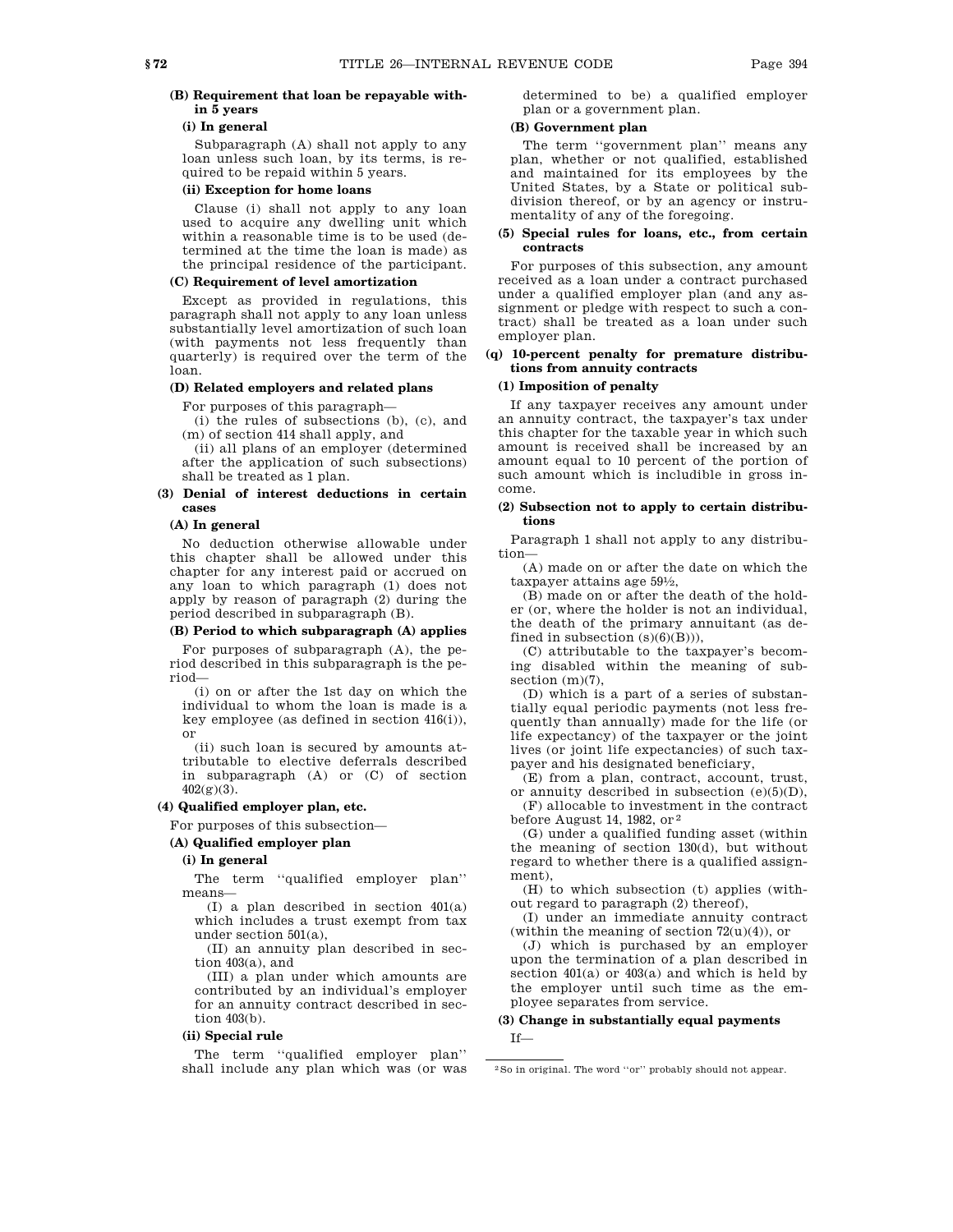(A) paragraph (1) does not apply to a distribution by reason of paragraph (2)(D), and (B) the series of payments under such paragraph are subsequently modified (other than by reason of death or disability)—

(i) before the close of the 5-year period beginning on the date of the first payment and after the taxpayer attains age 591 ⁄2, or (ii) before the taxpayer attains age 591 ⁄2,

the taxpayer's tax for the 1st taxable year in which such modification occurs shall be increased by an amount, determined under regulations, equal to the tax which (but for paragraph (2)(D)) would have been imposed, plus interest for the deferral period (within the meaning of subsection  $(t)(4)(B)$ ).

### **(r) Certain railroad retirement benefits treated as received under employer plans**

### **(1) In general**

Notwithstanding any other provision of law, any benefit provided under the Railroad Retirement Act of 1974 (other than a tier 1 railroad retirement benefit) shall be treated for purposes of this title as a benefit provided under an employer plan which meets the requirements of section 401(a).

### **(2) Tier 2 taxes treated as contributions**

#### **(A) In general**

For purposes of paragraph (1)—

(i) the tier 2 portion of the tax imposed by section 3201 (relating to tax on employees) shall be treated as an employee contribution,

(ii) the tier 2 portion of the tax imposed by section 3211 (relating to tax on employee representatives) shall be treated as an employee contribution, and

(iii) the tier 2 portion of the tax imposed by section 3221 (relating to tax on employers) shall be treated as an employer contribution.

### **(B) Tier 2 portion**

For purposes of subparagraph (A)—

#### **(i) After 1984**

With respect to compensation paid after 1984, the tier 2 portion shall be the taxes imposed by sections 3201(b), 3211(b), and 3221(b).

### **(ii) After September 30, 1981, and before 1985**

With respect to compensation paid before 1985 for services rendered after September 30, 1981, the tier 2 portion shall be—

(I) so much of the tax imposed by section 3201 as is determined at the 2 percent rate, and

(II) so much of the taxes imposed by sections 3211 and 3221 as is determined at the 11.75 percent rate.

With respect to compensation paid for services rendered after December 31, 1983, and before 1985, subclause (I) shall be applied by substituting ''2.75 percent'' for ''2 percent'', and subclause (II) shall be applied by substituting ''12.75 percent'' for ''11.75 percent''.

### **(iii) Before October 1, 1981**

With respect to compensation paid for services rendered during any period before October 1, 1981, the tier 2 portion shall be the excess (if any) of—

(I) the tax imposed for such period by section 3201, 3211, or 3221, as the case may be (other than any tax imposed with respect to man-hours), over

(II) the tax which would have been imposed by such section for such period had the rates of the comparable taxes imposed by chapter 21 for such period applied under such section.

### **(C) Contributions not allocable to supplemental annuity or windfall benefits**

For purposes of paragraph (1), no amount treated as an employee contribution under this paragraph shall be allocated to—

(i) any supplemental annuity paid under section 2(b) of the Railroad Retirement Act of 1974, or

(ii) any benefit paid under section 3(h), 4(e), or 4(h) of such Act.

### **(3) Tier 1 railroad retirement benefit**

For purposes of paragraph (1), the term ''tier 1 railroad retirement benefit'' has the meaning given such term by section 86(d)(4).

### **(s) Required distributions where holder dies before entire interest is distributed**

#### **(1) In general**

A contract shall not be treated as an annuity contract for purposes of this title unless it provides that—

(A) if any holder of such contract dies on or after the annuity starting date and before the entire interest in such contract has been distributed, the remaining portion of such interest will be distributed at least as rapidly as under the method of distributions being used as of the date of his death, and

(B) if any holder of such contract dies before the annuity starting date, the entire interest in such contract will be distributed within 5 years after the death of such holder.

### **(2) Exception for certain amounts payable over life of beneficiary**

If—

(A) any portion of the holder's interest is payable to (or for the benefit of) a designated beneficiary,

(B) such portion will be distributed (in accordance with regulations) over the life of such designated beneficiary (or over a period not extending beyond the life expectancy of such beneficiary), and

(C) such distributions begin not later than 1 year after the date of the holder's death or such later date as the Secretary may by regulations prescribe,

then for purposes of paragraph (1), the portion referred to in subparagraph (A) shall be treated as distributed on the day on which such distributions begin.

#### **(3) Special rule where surviving spouse beneficiary**

If the designated beneficiary referred to in paragraph  $(2)(A)$  is the surviving spouse of the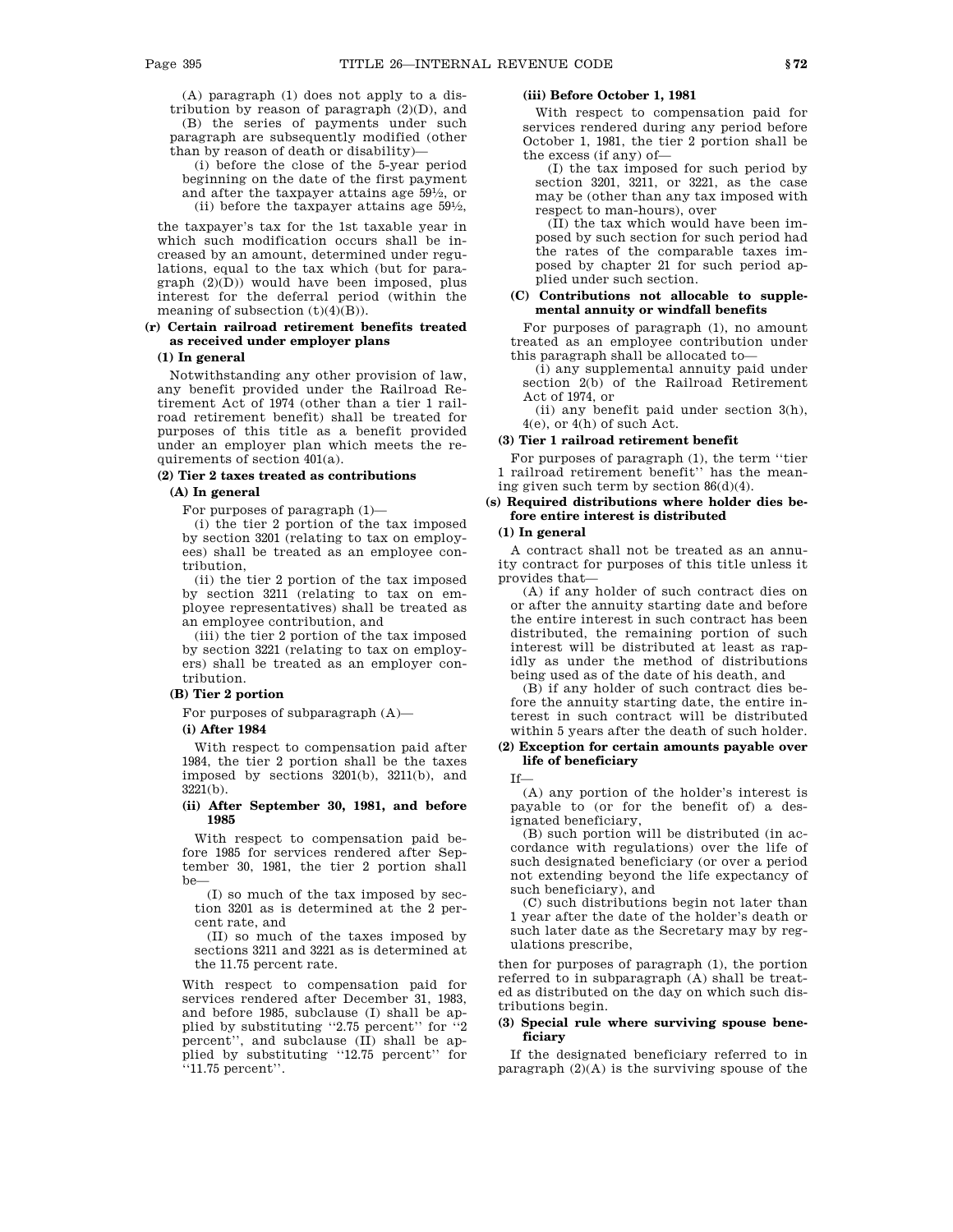holder of the contract, paragraphs (1) and (2) shall be applied by treating such spouse as the holder of such contract.

# **(4) Designated beneficiary**

For purposes of this subsection, the term ''designated beneficiary'' means any individual designated a beneficiary by the holder of the contract.

#### **(5) Exception for certain annuity contracts**

This subsection shall not apply to any annuity contract—

(A) which is provided—

(i) under a plan described in section 401(a) which includes a trust exempt from tax under section 501, or

(ii) under a plan described in section 403(a),

(B) which is described in section 403(b),

(C) which is an individual retirement annuity or provided under an individual retirement account or annuity, or

(D) which is a qualified funding asset (as defined in section 130(d), but without regard to whether there is a qualified assignment).

## **(6) Special rule where holder is corporation or other non-individual**

#### **(A) In general**

For purposes of this subsection, if the holder of the contract is not an individual, the primary annuitant shall be treated as the holder of the contract.

## **(B) Primary annuitant**

For purposes of subparagraph (A), the term ''primary annuitant'' means the individual, the events in the life of whom are of primary importance in affecting the timing or amount of the payout under the contract.

### **(7) Treatment of changes in primary annuitant where holder of contract is not an individual**

For purposes of this subsection, in the case of a holder of an annuity contract which is not an individual, if there is a change in a primary annuitant (as defined in paragraph (6)(B)), such change shall be treated as the death of the holder.

## **(t) 10-percent additional tax on early distributions from qualified retirement plans**

# **(1) Imposition of additional tax**

If any taxpayer receives any amount from a qualified retirement plan (as defined in section 4974(c)), the taxpayer's tax under this chapter for the taxable year in which such amount is received shall be increased by an amount equal to 10 percent of the portion of such amount which is includible in gross income.

### **(2) Subsection not to apply to certain distributions**

Except as provided in paragraphs (3) and (4), paragraph (1) shall not apply to any of the following distributions:

#### **(A) In general**

Distributions which are—

(i) made on or after the date on which the employee attains age 591 ⁄2,

(ii) made to a beneficiary (or to the estate of the employee) on or after the death of the employee,

(iii) attributable to the employee's being disabled within the meaning of subsection (m)(7),

(iv) part of a series of substantially equal periodic payments (not less frequently than annually) made for the life (or life expectancy) of the employee or the joint lives (or joint life expectancies) of such employee and his designated beneficiary,

(v) made to an employee after separation from service after attainment of age 55,

(vi) dividends paid with respect to stock of a corporation which are described in section 404(k), or

(vii) made on account of a levy under section 6331 on the qualified retirement plan.

# **(B) Medical expenses**

Distributions made to the employee (other than distributions described in subparagraph (A), (C), or (D)) to the extent such distributions do not exceed the amount allowable as a deduction under section 213 to the employee for amounts paid during the taxable year for medical care (determined without regard to whether the employee itemizes deductions for such taxable year).

#### **(C) Payments to alternate payees pursuant to qualified domestic relations orders**

Any distribution to an alternate payee pursuant to a qualified domestic relations order (within the meaning of section  $414(p)(1)$ .

### **(D) Distributions to unemployed individuals for health insurance premiums**

# **(i) In general**

Distributions from an individual retirement plan to an individual after separation from employment—

(I) if such individual has received unemployment compensation for 12 consecutive weeks under any Federal or State unemployment compensation law by reason of such separation,

(II) if such distributions are made during any taxable year during which such unemployment compensation is paid or the succeeding taxable year, and

(III) to the extent such distributions do not exceed the amount paid during the taxable year for insurance described in section 213(d)(1)(D) with respect to the individual and the individual's spouse and dependents (as defined in section 152, determined without regard to subsections  $(b)(1)$ ,  $(b)(2)$ , and  $(d)(1)(B)$  thereof).

### **(ii) Distributions after reemployment**

Clause (i) shall not apply to any distribution made after the individual has been employed for at least 60 days after the separation from employment to which clause (i) applies.

### **(iii) Self-employed individuals**

To the extent provided in regulations, a self-employed individual shall be treated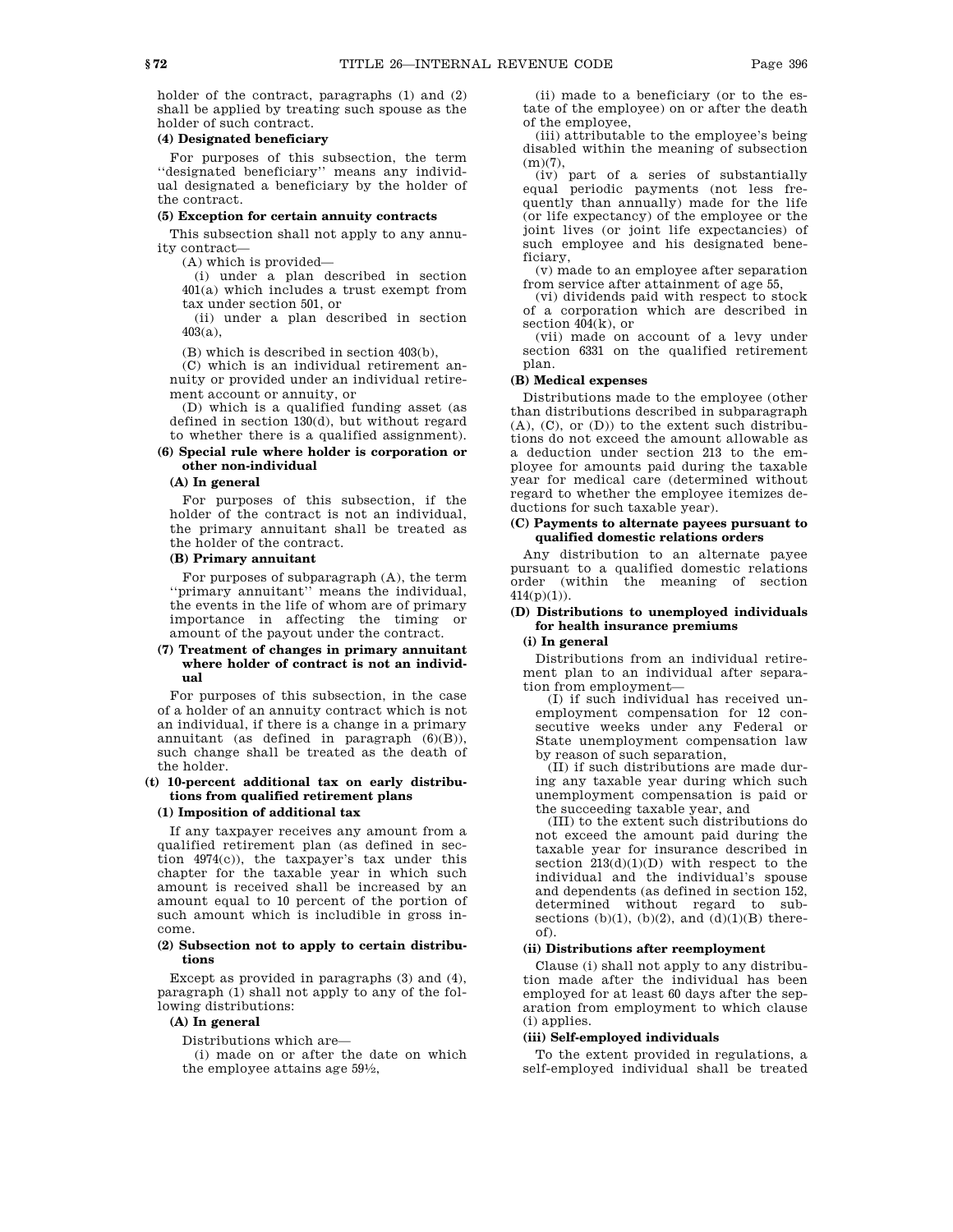as meeting the requirements of clause  $(i)(I)$  if, under Federal or State law, the individual would have received unemployment compensation but for the fact the individual was self-employed.

### **(E) Distributions from individual retirement plans for higher education expenses**

Distributions to an individual from an individual retirement plan to the extent such distributions do not exceed the qualified higher education expenses (as defined in paragraph (7)) of the taxpayer for the taxable year. Distributions shall not be taken into account under the preceding sentence if such distributions are described in subparagraph (A), (C), or (D) or to the extent paragraph (1) does not apply to such distributions by reason of subparagraph (B).

### **(F) Distributions from certain plans for first home purchases**

Distributions to an individual from an individual retirement plan which are qualified first-time homebuyer distributions (as defined in paragraph (8)). Distributions shall not be taken into account under the preceding sentence if such distributions are described in subparagraph  $(A)$ ,  $(C)$ ,  $(D)$ , or  $(E)$ or to the extent paragraph (1) does not apply to such distributions by reason of subparagraph (B).

# **(G) Distributions from retirement plans to individuals called to active duty**

**(i) In general**

Any qualified reservist distribution.

### **(ii) Amount distributed may be repaid**

Any individual who receives a qualified reservist distribution may, at any time during the 2-year period beginning on the day after the end of the active duty period, make one or more contributions to an individual retirement plan of such individual in an aggregate amount not to exceed the amount of such distribution. The dollar limitations otherwise applicable to contributions to individual retirement plans shall not apply to any contribution made pursuant to the preceding sentence. No deduction shall be allowed for any contribution pursuant to this clause.

### **(iii) Qualified reservist distribution**

For purposes of this subparagraph, the term ''qualified reservist distribution'' means any distribution to an individual if—

(I) such distribution is from an individual retirement plan, or from amounts attributable to employer contributions made pursuant to elective deferrals described in subparagraph (A) or (C) of section  $402(g)(3)$  or section  $501(c)(18)(D)(iii)$ ,

(II) such individual was (by reason of being a member of a reserve component (as defined in section 101 of title 37, United States Code)) ordered or called to active duty for a period in excess of 179 days or for an indefinite period, and

(III) such distribution is made during the period beginning on the date of such order or call and ending at the close of the active duty period.

### **(iv) Application of subparagraph**

This subparagraph applies to individuals ordered or called to active duty after September 11, 2001. In no event shall the 2 year period referred to in clause (ii) end before the date which is 2 years after the date of the enactment of this subparagraph.

### **(3) Limitations**

#### **(A) Certain exceptions not to apply to individual retirement plans**

Subparagraphs  $(A)(v)$  and  $(C)$  of paragraph (2) shall not apply to distributions from an individual retirement plan.

### **(B) Periodic payments under qualified plans must begin after separation**

Paragraph  $(2)(A)(iv)$  shall not apply to any amount paid from a trust described in section 401(a) which is exempt from tax under section 501(a) or from a contract described in section  $72(e)(5)(D)(ii)$  unless the series of payments begins after the employee separates from service.

# **(4) Change in substantially equal payments (A) In general**

# If—

(i) paragraph (1) does not apply to a distribution by reason of paragraph  $(2)(A)(iv)$ , and

(ii) the series of payments under such paragraph are subsequently modified (other than by reason of death or disability)—

(I) before the close of the 5-year period beginning with the date of the first payment and after the employee attains age 591 ⁄2, or

(II) before the employee attains age 591 ⁄2,

the taxpayer's tax for the 1st taxable year in which such modification occurs shall be increased by an amount, determined under regulations, equal to the tax which (but for paragraph (2)(A)(iv)) would have been imposed, plus interest for the deferral period.

# **(B) Deferral period**

For purposes of this paragraph, the term ''deferral period'' means the period beginning with the taxable year in which (without regard to paragraph  $(2)(A)(iv)$  the distribution would have been includible in gross income and ending with the taxable year in which the modification described in subparagraph (A) occurs.

### **(5) Employee**

For purposes of this subsection, the term ''employee'' includes any participant, and in the case of an individual retirement plan, the individual for whose benefit such plan was established.

#### **(6) Special rules for simple retirement accounts**

In the case of any amount received from a simple retirement account (within the mean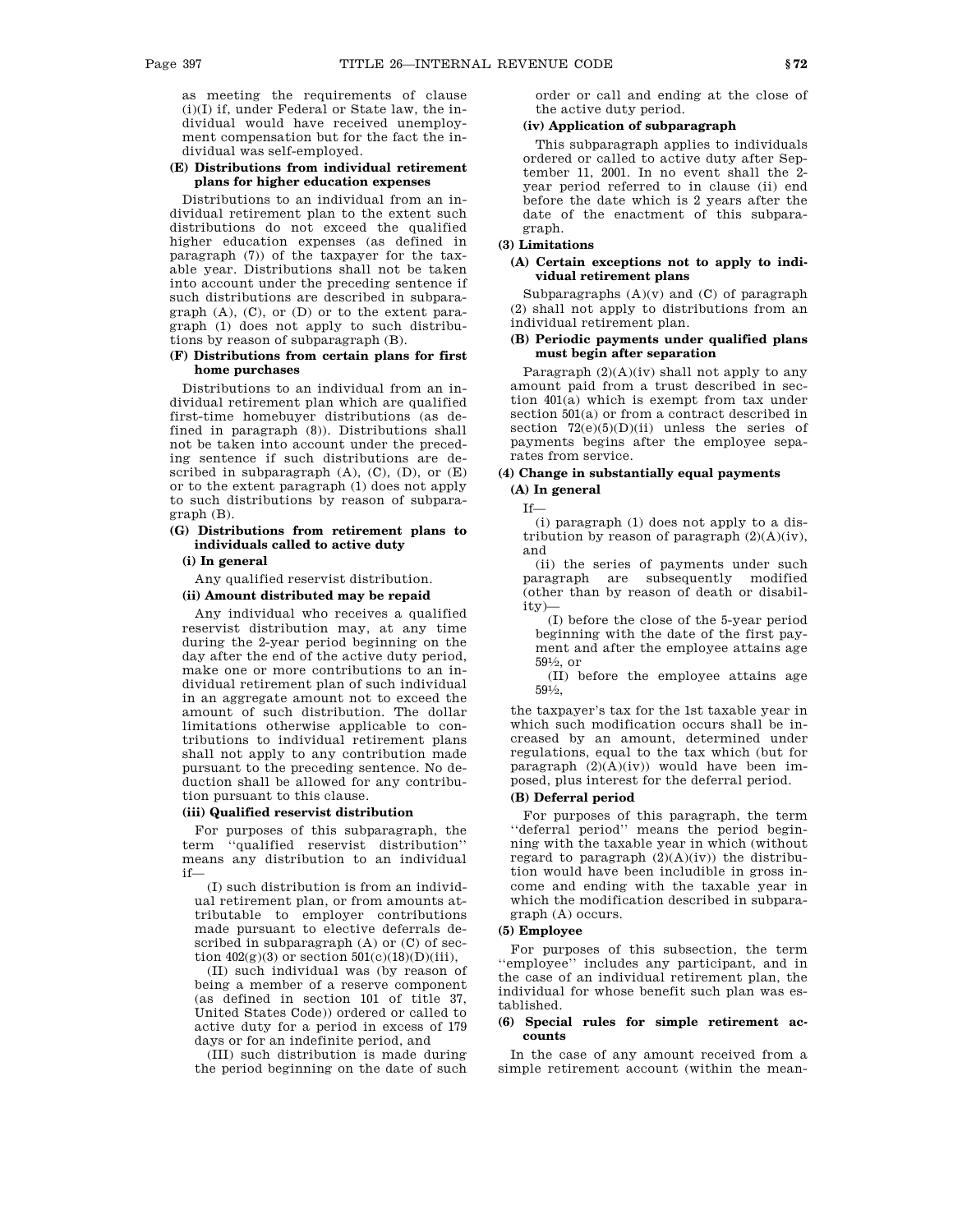ing of section 408(p)) during the 2-year period beginning on the date such individual first participated in any qualified salary reduction arrangement maintained by the individual's employer under section 408(p)(2), paragraph (1) shall be applied by substituting ''25 percent'' for ''10 percent''.

## **(7) Qualified higher education expenses**

For purposes of paragraph (2)(E)—

### **(A) In general**

The term ''qualified higher education expenses'' means qualified higher education expenses (as defined in section  $529(e)(3)$ ) for education furnished to—

(i) the taxpayer,

(ii) the taxpayer's spouse, or

(iii) any child (as defined in section  $152(f)(1)$  or grandchild of the taxpayer or the taxpayer's spouse,

at an eligible educational institution (as defined in section  $529(e)(5)$ ).

#### **(B) Coordination with other benefits**

The amount of qualified higher education expenses for any taxable year shall be reduced as provided in section 25A(g)(2).

### **(8) Qualified first-time homebuyer distributions**

For purposes of paragraph  $(2)(\mathrm{F})\text{---}$ 

# **(A) In general**

The term ''qualified first-time homebuyer distribution'' means any payment or distribution received by an individual to the extent such payment or distribution is used by the individual before the close of the 120th day after the day on which such payment or distribution is received to pay qualified acquisition costs with respect to a principal residence of a first-time homebuyer who is such individual, the spouse of such individual, or any child, grandchild, or ancestor of such individual or the individual's spouse.

### **(B) Lifetime dollar limitation**

The aggregate amount of payments or distributions received by an individual which may be treated as qualified first-time homebuyer distributions for any taxable year shall not exceed the excess (if any) of—

(i) \$10,000, over

(ii) the aggregate amounts treated as qualified first-time homebuyer distributions with respect to such individual for all prior taxable years.

#### **(C) Qualified acquisition costs**

For purposes of this paragraph, the term ''qualified acquisition costs'' means the costs of acquiring, constructing, or reconstructing a residence. Such term includes any usual or reasonable settlement, financing, or other closing costs.

### **(D) First-time homebuyer; other definitions**

For purposes of this paragraph—

### **(i) First-time homebuyer**

The term ''first-time homebuyer'' means any individual if—

(I) such individual (and if married, such individual's spouse) had no present ownership interest in a principal residence during the 2-year period ending on the date of acquisition of the principal residence to which this paragraph applies, and

(II) subsection (h) or (k) of section 1034 3 (as in effect on the day before the date of the enactment of this paragraph) did not suspend the running of any period of time specified in section 1034 3 (as so in effect) with respect to such individual on the day before the date the distribution is applied pursuant to subparagraph (A).

# **(ii) Principal residence**

The term ''principal residence'' has the same meaning as when used in section 121.

# **(iii) Date of acquisition**

The term "date of acquisition" means the date—

(I) on which a binding contract to acquire the principal residence to which subparagraph (A) applies is entered into, or

(II) on which construction or reconstruction of such a principal residence is commenced.

### **(E) Special rule where delay in acquisition**

If any distribution from any individual retirement plan fails to meet the requirements of subparagraph (A) solely by reason of a delay or cancellation of the purchase or construction of the residence, the amount of the distribution may be contributed to an individual retirement plan as provided in section 408(d)(3)(A)(i) (determined by substituting ''120th day'' for ''60th day'' in such section), except that—

(i) section  $408(d)(3)(B)$  shall not be applied to such contribution, and

(ii) such amount shall not be taken into account in determining whether section  $408(d)(3)(B)$  applies to any other amount.

#### **(9) Special rule for rollovers to section 457 plans**

For purposes of this subsection, a distribution from an eligible deferred compensation plan (as defined in section 457(b)) of an eligible employer described in section 457(e)(1)(A) shall be treated as a distribution from a qualified retirement plan described in  $4974(c)(1)$  to the extent that such distribution is attributable to an amount transferred to an eligible deferred compensation plan from a qualified retirement plan (as defined in section 4974(c)).

# **(10) Distributions to qualified public safety employees in governmental plans**

# **(A) In general**

In the case of a distribution to a qualified public safety employee from a governmental plan (within the meaning of section 414(d)) which is a defined benefit plan, paragraph  $(2)(A)(v)$  shall be applied by substituting "age 50" for "age 55".

<sup>3</sup>See References in Text note below.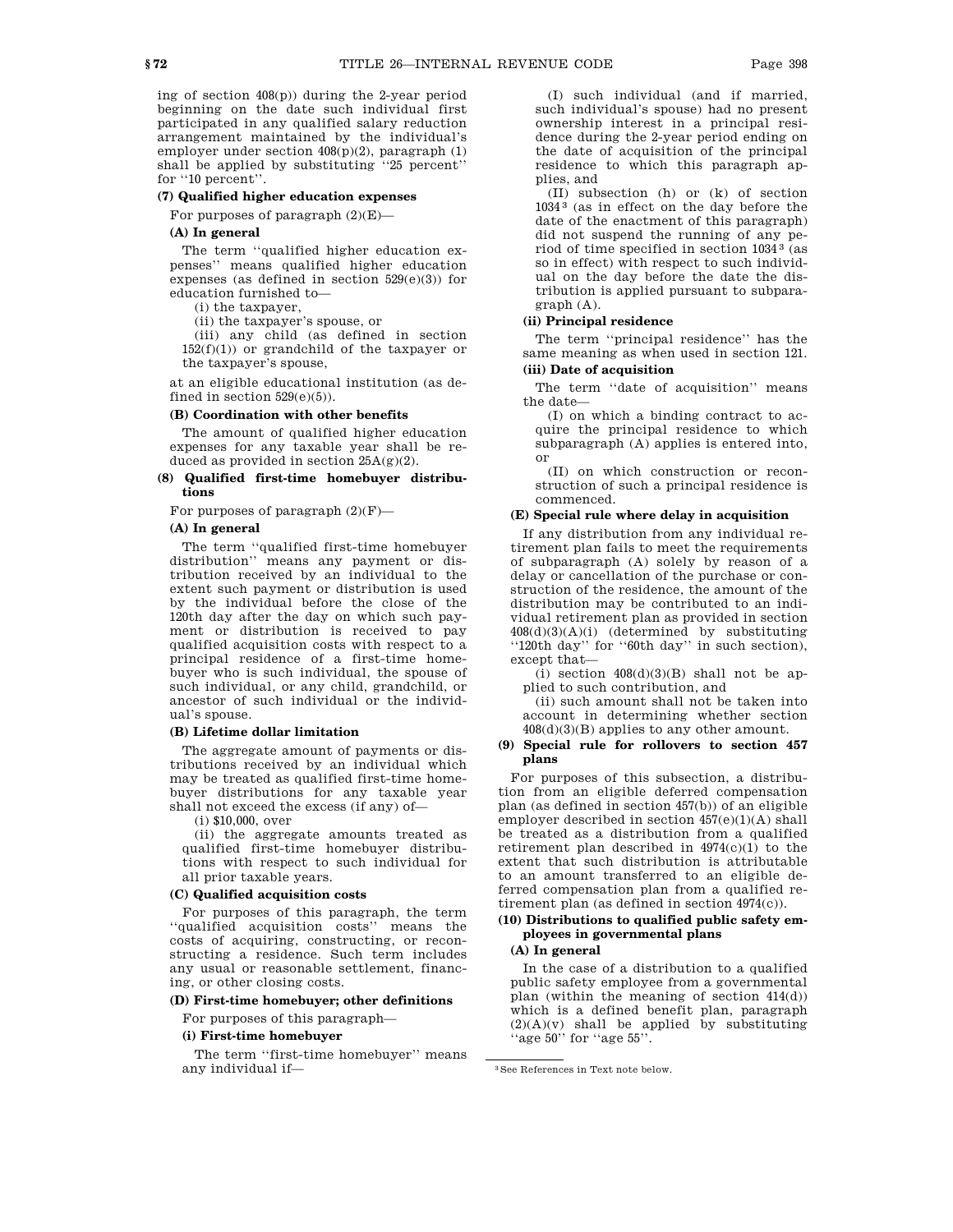# **(B) Qualified public safety employee**

For purposes of this paragraph, the term ''qualified public safety employee'' means any employee of a State or political subdivision of a State who provides police protection, firefighting services, or emergency medical services for any area within the jurisdiction of such State or political subdivision.

### **(u) Treatment of annuity contracts not held by natural persons**

## **(1) In general**

If any annuity contract is held by a person who is not a natural person—

(A) such contract shall not be treated as an annuity contract for purposes of this subtitle (other than subchapter L), and

(B) the income on the contract for any taxable year of the policyholder shall be treated as ordinary income received or accrued by the owner during such taxable year.

For purposes of this paragraph, holding by a trust or other entity as an agent for a natural person shall not be taken into account.

# **(2) Income on the contract**

## **(A) In general**

For purposes of paragraph (1), the term ''income on the contract'' means, with respect to any taxable year of the policyholder, the excess of—

(i) the sum of the net surrender value of the contract as of the close of the taxable year plus all distributions under the contract received during the taxable year or any prior taxable year, reduced by

(ii) the sum of the amount of net premiums under the contract for the taxable year and prior taxable years and amounts includible in gross income for prior taxable years with respect to such contract under this subsection.

Where necessary to prevent the avoidance of this subsection, the Secretary may substitute ''fair market value of the contract'' for ''net surrender value of the contract'' each place it appears in the preceding sentence.

#### **(B) Net premiums**

For purposes of this paragraph, the term ''net premiums'' means the amount of premiums paid under the contract reduced by any policyholder dividends.

#### **(3) Exceptions**

This subsection shall not apply to any annuity contract which—

(A) is acquired by the estate of a decedent by reason of the death of the decedent,

(B) is held under a plan described in section 401(a) or 403(a), under a program described in section 403(b), or under an individual retirement plan,

(C) is a qualified funding asset (as defined in section 130(d), but without regard to whether there is a qualified assignment),

(D) is purchased by an employer upon the termination of a plan described in section 401(a) or 403(a) and is held by the employer until all amounts under such contract are distributed to the employee for whom such contract was purchased or the employee's beneficiary, or

(E) is an immediate annuity.

### **(4) Immediate annuity**

For purposes of this subsection, the term ''immediate annuity'' means an annuity—

(A) which is purchased with a single premium or annuity consideration,

(B) the annuity starting date (as defined in subsection  $(c)(4)$  of which commences no later than 1 year from the date of the purchase of the annuity, and

(C) which provides for a series of substantially equal periodic payments (to be made not less frequently than annually) during the annuity period.

# **(v) 10-percent additional tax for taxable distributions from modified endowment contracts**

# **(1) Imposition of additional tax**

If any taxpayer receives any amount under a modified endowment contract (as defined in section 7702A), the taxpayer's tax under this chapter for the taxable year in which such amount is received shall be increased by an amount equal to 10 percent of the portion of such amount which is includible in gross income.

#### **(2) Subsection not to apply to certain distributions**

Paragraph (1) shall not apply to any distribution—

(A) made on or after the date on which the taxpayer attains age 591 ⁄2,

(B) which is attributable to the taxpayer's becoming disabled (within the meaning of subsection (m)(7)), or

(C) which is part of a series of substantially equal periodic payments (not less frequently than annually) made for the life (or life expectancy) of the taxpayer or the joint lives (or joint life expectancies) of such taxpayer and his beneficiary.

### **(w) Application of basis rules to nonresident aliens**

#### **(1) In general**

Notwithstanding any other provision of this section, for purposes of determining the portion of any distribution which is includible in gross income of a distributee who is a citizen or resident of the United States, the investment in the contract shall not include any applicable nontaxable contributions or applicable nontaxable earnings.

#### **(2) Applicable nontaxable contribution**

For purposes of this subsection, the term ''applicable nontaxable contribution'' means any employer or employee contribution—

(A) which was made with respect to compensation—

(i) for labor or personal services performed by an employee who, at the time the labor or services were performed, was a nonresident alien for purposes of the laws of the United States in effect at such time, and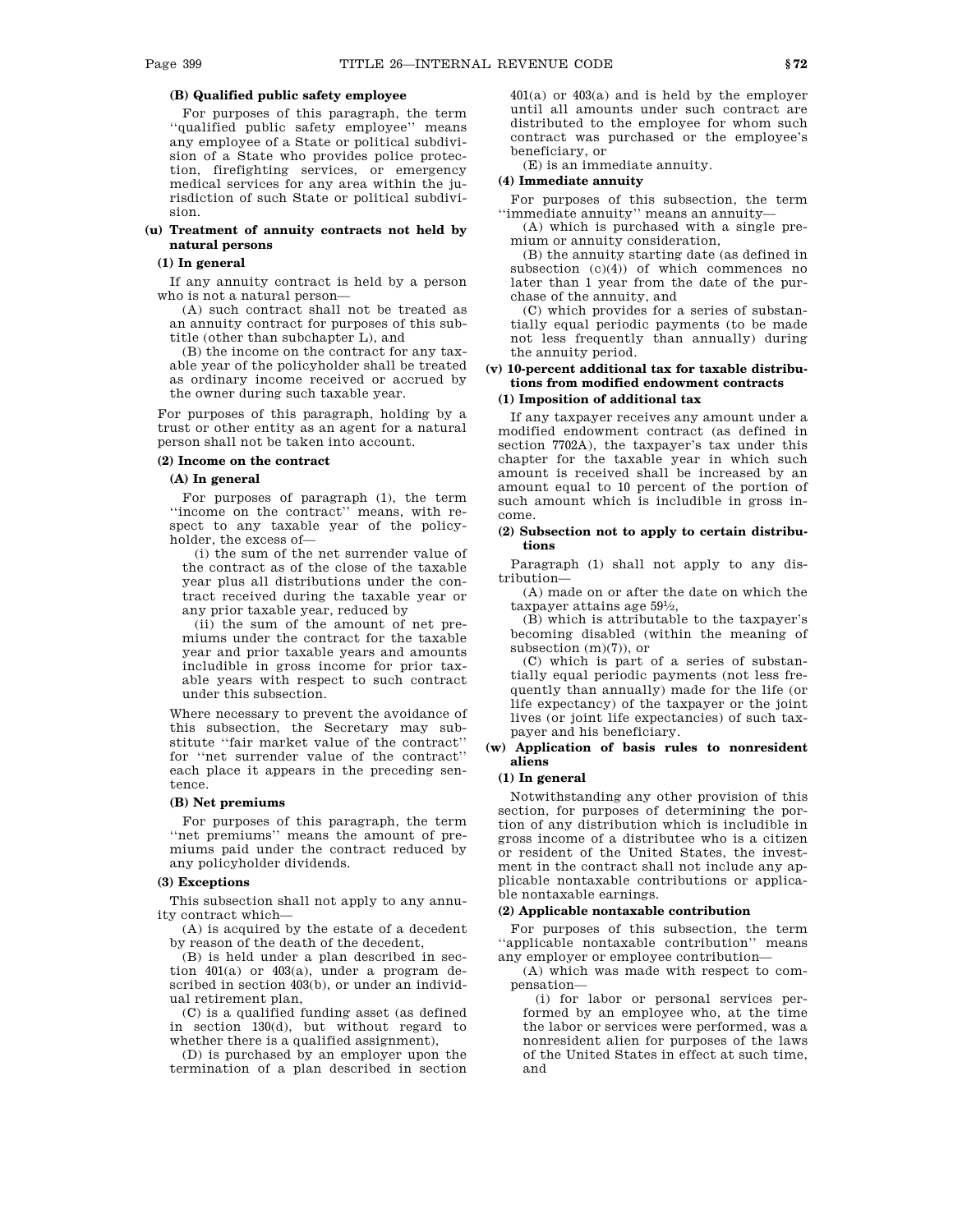(ii) which is treated as from sources without the United States, and

(B) which was not subject to income tax (and would have been subject to income tax if paid as cash compensation when the services were rendered) under the laws of the United States or any foreign country.

#### **(3) Applicable nontaxable earnings**

For purposes of this subsection, the term ''applicable nontaxable earnings'' means earnings—

(A) which are paid or accrued with respect to any employer or employee contribution which was made with respect to compensation for labor or personal services performed by an employee,

(B) with respect to which the employee was at the time the earnings were paid or accrued a nonresident alien for purposes of the laws of the United States, and

(C) which were not subject to income tax under the laws of the United States or any foreign country.

## **(4) Regulations**

The Secretary shall prescribe such regulations as may be necessary to carry out the provisions of this subsection, including regulations treating contributions and earnings as not subject to tax under the laws of any foreign country where appropriate to carry out the purposes of this subsection.

### **(x) Cross reference**

#### **For limitation on adjustments to basis of annuity contracts sold, see section 1021.**

(Aug. 16, 1954, ch. 736, 68A Stat. 20; Pub. L. 87–792, §4(a), (b), Oct. 10, 1962, 76 Stat. 821; Pub. L. 87–834, §11(b), Oct. 16, 1962, 76 Stat. 1005; Pub. L. 88–272, title II, §232(b), Feb. 26, 1964, 78 Stat. 110; Pub. L. 89–44, title VIII, §809(d)(2), June 21, 1965, 79 Stat. 167; Pub. L. 89–97, title I, §106(d)(2), July 30, 1965, 79 Stat. 337; Pub. L. 89–365, §1(b), Mar. 8, 1966, 80 Stat. 32; Pub. L. 91–172, title V, §515(b), Dec. 30, 1969, 83 Stat. 644; Pub. L. 93–406, title II,  $\S\S 2001(e)(5)$ , (g)(1), (2)(A), (h)(2), (3), 2002(g)(10), 2005(c)(3), 2007(b)(2), Sept. 2, 1974, 88 Stat. 955, 957, 970, 991, 994; Pub. L. 94–455, title XIX,  $\S$ [901(a)(12), (13), 1906(b)(13)(A), 1951(b)(1)(A), Oct. 4, 1976, 90 Stat. 1765, 1834, 1836; Pub. L. 97–34, title III, §§311(b)(1), 312(d), (e)(1), Aug. 13, 1981, 95 Stat. 278, 284; Pub. L. 97–248, title II, §§236(a), (b), 237(d), 265(a), (b)(1), Sept. 3, 1982, 96 Stat. 509–511, 544–546; Pub. L. 97–448, title I, §103(c)(3)(B)(i), (6), Jan. 12, 1983, 96 Stat. 2376; Pub. L. 98–76, title II, §224(a), Aug. 12, 1983, 97 Stat. 421; Pub. L. 98–369, div. A, title II, §§211(b)(1), 222(a), (b), title IV, §§421(b)(1), 491(d)(3), (4), title V, §§521(d), 523(a), (b), title VII, §713(b)(1)–(c)(1)(B), (d)(1), July 18, 1984, 98 Stat. 754, 774, 794, 849, 868, 871, 872, 956, 957; Pub. L. 98–397, title II, §204(c)(2), Aug. 23, 1984, 98 Stat. 1448; Pub. L. 99–514, title XI,  $\S\$ 1101(b)(2)(B), (C), 1122(c), 1123(a), (b), (d)(1), 1134(a)–(d), 1135(a), title XVIII, §§1826(a), (b)(1)–(3), (c), (d),  $1852(a)(2)$ , (c)(1)–(4),  $1854(b)(1)$ , 1898(c)(1)(B), Oct. 22, 1986, 100 Stat. 2413, 2414, 2467, 2472, 2474, 2475, 2483, 2484, 2848–2850, 2864, 2867, 2878, 2951; Pub. L. 100–647, title I,  $\S$ §1011A(b)(1)(A), (B), (2), (9), (c)(1)–(8), (h), (i), 1018(k), (t)(1)(A), (B), (u)(8), title V,  $\S 5012(a)$ , (b)(1), (d), Nov. 10, 1988, 102 Stat. 3472, 3474–3476, 3482, 3583, 3587, 3590, 3661, 3662, 3664; Pub. L. 101–239, title VII, §§7811(m)(4), 7815(a)(3), (5), Dec. 19, 1989, 103 Stat. 2412, 2414; Pub. L. 101–508, title XI, §11802(a), Nov. 5, 1990, 104 Stat. 1388–529; Pub. L. 102–318, title V, §521(b)(3), July 3, 1992, 106 Stat. 310; Pub. L. 104–188, title I, §§1403(a), 1421(b)(4)(A), 1463(a), 1704(*l*)(1), (t)(2), (77), Aug. 20, 1996, 110 Stat. 1790, 1796, 1824, 1882, 1887, 1891; Pub. L. 104–191, title III, §361(a)–(c), Aug. 21, 1996, 110 Stat. 2071, 2072; Pub. L. 105–34, title II, §203(a), (b), title III, §303(a), (b), title X, §1075(a), (b), Aug. 5, 1997, 111 Stat. 809, 829, 949; Pub. L. 105–206, title III, §3436(a), title VI, §§6004(d)(3)(B), 6005(c)(1), 6023(3), (4), July 22, 1998, 112 Stat. 761, 794, 800, 824; Pub. L. 107–16, title IV, §402(a)(4)(A), (B), title VI, §§632(a)(3)(A), 641(a)(2)(C), (e)(1), June 7, 2001, 115 Stat. 60, 61, 113, 120; Pub. L. 107–22, §1(b)(1)(A), (3)(A), July 26, 2001, 115 Stat. 196, 197; Pub. L. 107–90, title II, §204(e)(2), Dec. 21, 2001, 115 Stat. 893; Pub. L. 108–311, title II, §207(6), (7), title IV, §408(a)(4), (b)(3), Oct. 4, 2004, 118 Stat. 1177, 1191, 1192; Pub. L. 108–357, title VIII, §906(a), Oct. 22, 2004, 118 Stat. 1653; Pub. L. 109–280, title VIII, §§827(a), 828(a), 844(a), Aug. 17, 2006, 120 Stat. 999, 1001, 1010; Pub. L. 110–245, title I, §107(a), June 17, 2008, 122 Stat. 1631; Pub. L. 110–458, title I, §108(e), Dec. 23, 2008, 122 Stat. 5109; Pub. L. 111–240, title II, §2113(a), Sept. 27, 2010, 124 Stat. 2566.)

#### REFERENCES IN TEXT

The enactment of the Economic Growth and Tax Relief Reconciliation Act of 2001, referred to in subsec. (f), means the enactment of Pub. L. 107–16, which was approved June 7, 2001.

The date of the enactment of the Small Business Job Protection Act of 1996, referred to in subsec. (n), is the date of enactment of Pub. L. 104–188, which was approved Aug. 20, 1996.

The Railroad Retirement Act of 1974, referred to in subsec. (r)(1), (2)(C)(i), (ii), is act Aug. 29, 1935, ch. 812, as amended generally by Pub. L. 93–445, title I, §101, Oct. 16, 1974, 88 Stat. 1305, which is classified generally to subchapter IV (§231 et seq.) of chapter 9 of Title 45, Railroads. Sections 2(b), 3(h), and 4(e) and (h) of the Act are classified to sections 231a(b), 231b(h), and 231c(e) and (h), respectively, of Title 45. For further details and complete classification of this Act to the Code, see Codification note set out preceding section 231 of Title 45, section 231t of Title 45, and Tables.

The date of the enactment of this subparagraph, referred to in subsec.  $(t)(2)(G)(iv)$ , is the date of enactment of Pub. L. 109–280, which was approved Aug. 17, 2006.

Section 1034 (as in effect on the day before the date of the enactment of this paragraph), referred to in subsec.  $(t)(8)(D)(i)(II)$ , means section 1034 of this title as in effect on the day before Aug. 5, 1997. Section 1034 was repealed by Pub. L. 105–34, title III, §312(b), Aug. 5, 1997, 111 Stat. 839.

#### AMENDMENTS

2010—Subsec. (a). Pub. L. 111–240 amended subsec. (a) generally. Prior to amendment, text read as follows: 'Except as otherwise provided in this chapter, gross income includes any amount received as an annuity (whether for a period certain or during one or more lives) under an annuity, endowment, or life insurance contract.''

2008—Subsec. (t)(2)(G)(iv). Pub. L. 110–245, which directed amendment by striking out '', and before December 31, 2007'' after ''September 11, 2001'', was executed by striking out '', and on or before December 31, 2007'' after ''September 11, 2001'', to reflect the probable intent of Congress and the intervening amendment by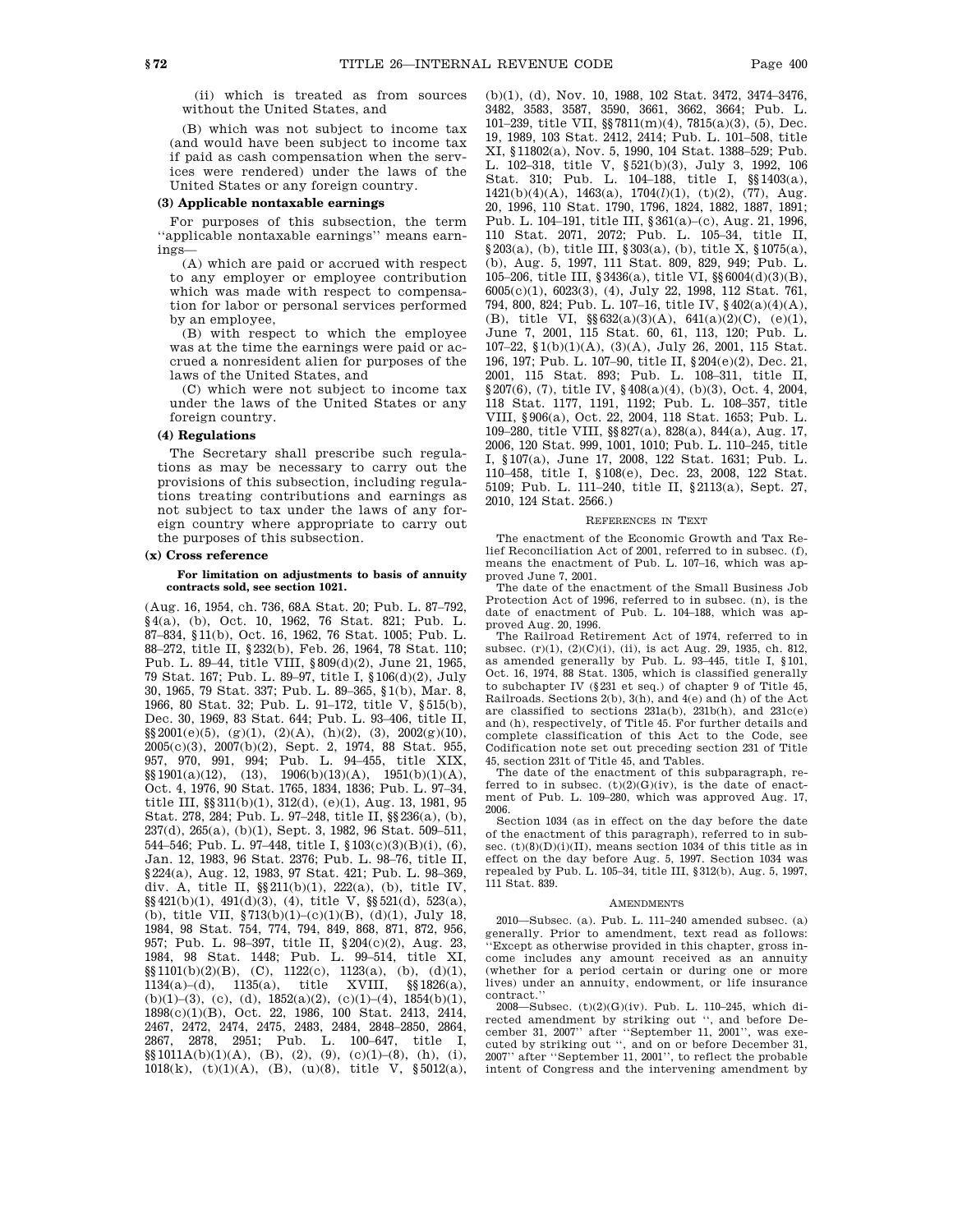Pub. L. 110–458. See Amendment note and Effective Date of 2008 Amendment note below.

Pub. L. 110–458 inserted ''on or'' before ''before'' in first sentence.

2006—Subsec. (e)(11), (12). Pub. L. 109–280, §844(a), added par. (11) and redesignated former par. (11) as (12). Subsec. (t)(2)(G). Pub. L. 109–280, §827(a), added subpar. (G).

Subsec. (t)(10). Pub. L. 109–280, §828(a), added par. (10). 2004—Subsec. (e)(9). Pub. L. 108–311, §408(b)(3), amended Pub. L. 107–22, §1(b)(3)(A). See 2001 Amendment note below.

Subsec. (f). Pub. L. 108–311, §408(a)(4), substituted ''Economic Growth and Tax Relief Reconciliation Act of 2001)'' for ''Economic Growth and Tax Relief Reconciliation Act of 2001'' in concluding provisions.

Subsec. (t)(2)(D)(i)(III). Pub. L. 108–311, §207(6), inserted '', determined without regard to subsections (b)(1), (b)(2), and (d)(1)(B) thereof" after "section 152".

Subsec. (t)(7)(A)(iii). Pub. L. 108–311, §207(7), substituted ''152(f)(1)'' for ''151(c)(3)''.

Subsecs. (w), (x). Pub. L. 108–357 added subsec. (w) and redesignated former subsec. (w) as (x).

2001—Subsec. (e)(9). Pub. L. 107–22, §1(b)(3)(A), as amended by Pub. L.  $108-311$ ,  $\frac{6}{908(b)(3)}$ , substituted ''Coverdell education savings'' for ''educational individual retirement'' in heading.

Pub. L. 107–22, §1(b)(1)(A), substituted ''a Coverdell education savings'' for ''an education individual retirement''.

Pub. L. 107–16, §402(a)(4)(A), (B), substituted ''qualified tuition'' for ''qualified State tuition'' in heading and text.

Subsec. (f). Pub. L. 107–16, §632(a)(3)(A), substituted ''section 403(b)(2)(D)(iii), as in effect before the enactment of the Economic Growth and Tax Relief Reconciliation Act of 2001'' for "section  $403(b)(2)(D)(iii)$ " in concluding provisions.

Subsec. (*o*)(4). Pub. L. 107–16, §641(e)(1), substituted  $``403(b)(8), 408(d)(3),$  and  $457(e)(16)"$  for  $``and 408(d)(3)"$ .

Subsec.  $(r)(2)(B)(i)$ . Pub. L. 107-90 substituted ''3211(b)'' for ''3211(a)(2)''. Subsec. (t)(9). Pub. L. 107–16, §641(a)(2)(C), added par.

(9).

1998—Subsec. (e)(9). Pub. L. 105–206, §6004(d)(3)(B), added par. (9).

Subsec. (n). Pub. L. 105–206, §6023(3), inserted ''(as in effect on the day before the date of the enactment of the Small Business Job Protection Act of 1996)'' after "section  $101(b)(2)(D)$ "

Subsec.  $(t)(2)(A)(iv)$ . Pub. L. 105-206, §3436(a), which directed amendment of cl. (iv) by striking out ''or'' at end, could not be executed because the word ''or'' did not appear at end.

Subsec. (t)(2)(A)(vii). Pub. L. 105–206, §3436(a), added cl. (vii).

Subsec. (t)(3)(A). Pub. L. 105–206, §6023(4), substituted  $``(A)(v)"$  for  $``(A)(v),$ 

Subsec. (t)(8)(E). Pub. L. 105–206, §6005(c)(1), in introductory provisions, substituted ''120th day'' for ''120 days'' and ''60th day'' for ''60 days''.

1997—Subsec. (d)(1)(B)(iii). Pub. L. 105–34, §1075(b), inserted ''If the annuity is payable over the life of a single individual, the number of anticipated payments shall be determined as follows:'' before table and struck out "primary" after "If the age of the" in table.

Subsec. (d)(1)(B)(iv). Pub. L. 105–34, §1075(a), added cl. (iv).

Subsec. (t)(2)(E). Pub. L. 105–34, §203(a), added subpar. (E).

Subsec. (t)(2)(F). Pub. L. 105–34, §303(a), added subpar. (F).

Subsec. (t)(7). Pub. L. 105–34, §203(b), added par. (7).

Subsec. (t)(8). Pub. L. 105–34, §303(b), added par. (8). 1996—Subsec. (b)(4)(A). Pub. L. 104–188, §1704(*l*)(1), in-

serted ''(determined without regard to subsection  $(c)(2)$ <sup>"</sup> after "contract".

Subsec. (d). Pub. L. 104–188, §1403(a), amended subsec. (d) generally. Prior to amendment, subsec. (d) read as follows: ''TREATMENT OF EMPLOYEE CONTRIBUTIONS UNDER DEFINED CONTRIBUTION PLANS AS SEPARATE CON-TRACTS.—For purposes of this section, employee contributions (and any income allocable thereto) under a defined contribution plan may be treated as a separate contract.''

Subsec. (f). Pub. L. 104–188, §1463(a), in closing provisions, inserted before period at end '', or to the extent such credits are attributable to services performed as a foreign missionary (within the meaning of section  $403(b)(2)(D)(iii)$ "

Subsec.  $(m)(2)(A)$  to  $(C)$ . Pub. L. 104–188, §1704(t)(2), inserted ''and'' at end of subpar. (A), redesignated subpar. (C) as (B), and struck out former subpar. (B) which read as follows: ''the consideration for the contract contributed by the employee for purposes of subsection (d)(1) (relating to employee's contributions recoverable in 3 years) and subsection (e)(7) (relating to plans where substantially all contributions are employee contributions), and''.

Subsec. (p)(4)(A)(ii). Pub. L. 104–188, §1704(t)(77), amended cl. (ii) generally. Prior to amendment, cl. (ii) read as follows: ''SPECIAL RULES.—The term 'qualified employer plan'—

''(I) shall include any plan which was (or was determined to be) a qualified employer plan or a government plan, but

''(II) shall not include a plan described in subsection (e)(7).'

Subsec. (t)(2)(B). Pub. L. 104–191, §361(c), substituted  $\cdot$ , (C), or (D)" for "or (C)".

Subsec. (t)(2)(D). Pub. L. 104–191, §361(b), added subpar. (D).

Subsec. (t)(3)(A). Pub. L. 104–191, §361(a), struck out  $``(B),''$  after "Subparagraphs  $(A)(v)$ ,

Subsec. (t)(6). Pub. L. 104–188, §1421(b)(4)(A), added par. (6).

1992—Subsec. (*o*)(4). Pub. L. 102–318 substituted  $``402(c)"$  for  $``402(a)(5), 402(a)(7)'$ .

1990—Subsec. (t)(2)(C), (D). Pub. L. 101–508,  $$11802(a)(1), (2),$  redesignated subpar. (D) as (C) and struck out former subpar. (C) ''Exceptions for distributions from employee stock ownership plans'' which read as follows: ''Any distribution made before January 1, 1990, to an employee from an employee stock ownership plan (as defined in section 4975(e)(7)) or a tax credit employee stock ownership plan (as defined in section 409) if—

''(i) such distribution is attributable to assets which have been invested in employer securities (within the meaning of section 409(*l*)) at all times during the 5-plan-year period preceding the plan year in which the distribution is made, and

''(ii) at all times during such period the requirements of sections  $401(a)(28)$  and  $409$  (as in effect at such times) are met with respect to such employer securities.''

Subsec. (t)(3)(A). Pub. L. 101–508, §11802(a)(3), substituted "and  $(C)$ " for " $(C)$ , and  $(D)$ "

1989—Subsec. (e)(11)(A). Pub. L. 101–239, §7815(a)(3), (5), substituted "calendar year" for "12-month period" in cls. (i) and (ii), and inserted at end ''The preceding sentence shall not apply to any contract described in paragraph (5)(D).''

Subsec. (q)(2)(B). Pub. L. 101–239, §7811(m)(4), inserted an additional closing parenthesis after ''subsection  $(s)(6)(B))$ ".

1988—Subsec. (d). Pub. L. 100–647, §1011A(b)(2)(A), added subsec. (d).

Subsec. (e)(4)(A). Pub. L. 100–647, §5012(d)(1), inserted at end ''The preceding sentence shall not apply for purposes of determining investment in the contract, except that the investment in the contract shall be increased by any amount included in gross income by reason of the amount treated as received under the preceding sentence.''

Subsec. (e)(5)(C). Pub. L. 100–647, §5012(a)(2), substituted ''Except as provided in paragraph (10) and except to the extent'' for ''Except to the extent''.

Subsec. (e)(5)(D). Pub. L. 100–647,  $$1011A(b)(9)(B)$ , substituted ''paragraph (8)'' for ''paragraphs (7) and (8)''.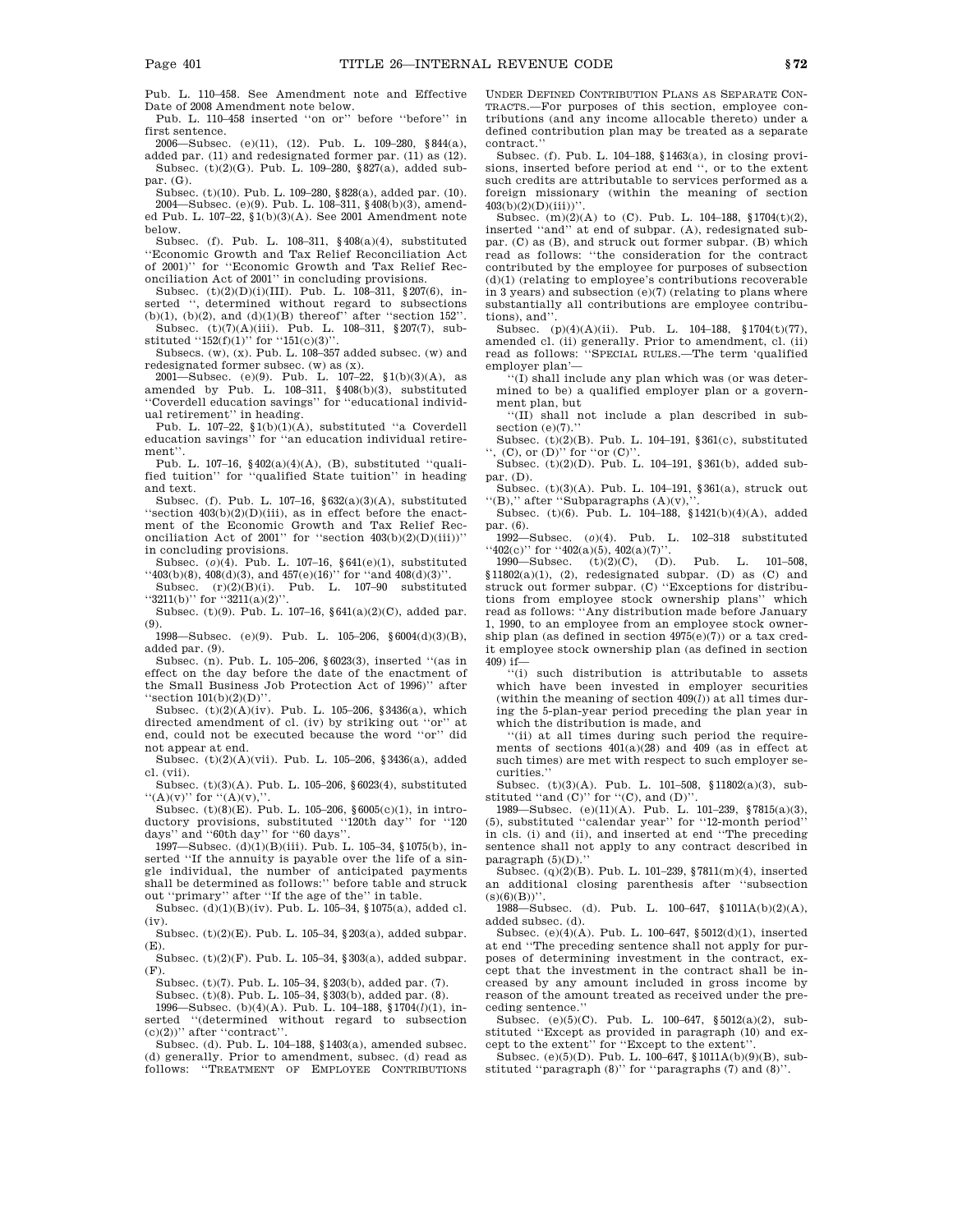Subsec. (e)(7). Pub. L. 100–647, §1011A(b)(9)(A), struck out par. (7) which related to special rules for plans where substantially all contributions are employee contributions.

Subsec. (e)(8)(A). Pub. L. 100–647, §1011A(b)(9)(C), struck out ''(other than paragraph (7))'' after ''this subsection''.

Subsec. (e)(9). Pub. L. 100–647, §1011A(b)(2)(B), struck out par. (9) which related to treatment of employee contributions as separate contract.

Subsec. (e)(10). Pub. L. 100–647, §5012(a)(1), added par.  $(10).$ 

Subsec. (e)(11). Pub. L. 100–647, §5012(d)(2), added par. (11).

Subsec. (f). Pub. L. 100–647, §1011A(b)(1)(A), struck out ''<br/>for purposes of subsections  $\left(\mathrm{d}\right)\!\left(1\right)$  and<br/>  $\left(\mathrm{e}\right)\!\left(7\right),$  the consideration for the contract contributed by the employee,'' after ''contract,'' in introductory provisions.

Subsec. (n). Pub. L. 100–647, §1011A(b)(1)(B), substituted ''Subsection (b)'' for ''Subsections (b) and (d)''.

Subsec. (*o*)(2). Pub. L. 100–647, §1011A(c)(8), struck out par. (2) which related to additional tax if amount received before age 591 ⁄2.

Subsec. (p)(3)(A). Pub. L. 100–647, §1011A(h)(1), inserted ''to which paragraph (1) does not apply by reason of paragraph (2) during the period'' after ''loan''.

Subsec.  $(p)(3)(B)$ . Pub. L. 100–647, §1011A(h)(2), substituted ''Period'' for ''Loans'' in heading and amended text generally. Prior to amendment, text read as follows: ''For purposes of subparagraph (A), a loan is described in this subparagraph—

''(i) if paragraph (1) does not apply to such loan by reason of paragraph (2), and

 $``$ (ii) if—

''(I) such loan is made to a key employee (as defined in section 416(i)), or

''(II) such loan is secured by amounts attributable to elective 401(k) or 403(b) deferrals (as defined in section  $402(g)(3)$ .

Subsec. (q)(2)(B). Pub. L. 100–647, §1018(t)(1)(B), substituted ''subsection (s)(6)(B))'' for ''subsection  $\textup{(s)}\textup{(6)}\textup{(B)}\textup{))}$ ''

Subsec. (q)(2)(D). Pub. L. 100-647, §1011A(c)(7), in-

serted ''designated'' before ''beneficiary''. Pub. L. 100–647, §§1011A(c)(4), 1018(u)(8), amended subpar. (D) identically, substituting a comma for period at end.

Subsec. (q)(2)(E). Pub. L. 100–647, §1011A(b)(9)(D), struck out ''(determined without regard to subsection  $(e)(7)$ <sup>"</sup> after "subsection  $(e)(5)(D)$ "

Subsec. (q)(2)(G). Pub. L. 100–647, §1011A(c)(4), substituted a comma for period at end.

Subsec. (q)(2)(H). Pub. L. 100–647, §1011A(c)(6), added subpar. (H).

Subsec. (q)(3)(B). Pub. L. 100–647, §1011A(c)(5), substituted ''taxpayer'' for ''employee'' in cls. (i) and (ii). Subsec. (s)(5). Pub. L. 100–647, §1018(k)(2), substituted

''certain annuity contracts'' for ''annuity contracts which are part of qualified plans'' in heading.

Subsec. (s)(5)(D). Pub. L. 100–647, §1018(k)(1), added subpar. (D).

Subsec.  $(s)(7)$ . Pub. L. 100–647, §1018(t)(1)(A), sub-

stituted "primary annuitant" for "primary annuity".<br>Subsec.  $(t)(2)(A)(iv)$ . Pub. L. 100–647, §1011 $A(c)(7)$ , inserted ''designated'' before ''beneficiary''.

Subsec.  $(t)(2)(A)(v)$ . Pub. L. 100–647, §1011A(c)(1), struck out ''on account of early retirement under the plan'' after ''separation from service''.

Subsec. (t) $(2)(C)$ . Pub. L. 100–647, §1011A(c) $(2)$ , substituted "Exceptions for distributions from employee stock ownership plans'' for ''Certain plans'' in heading and amended text generally. Prior to amendment, text read as follows:

''(i) IN GENERAL.—Except as provided in clause (ii), any distribution made before January 1, 1990, to an employee from an employee stock ownership plan defined in section 4975(e)(7) to the extent that, on average, a majority of assets in the plan have been invested in employer securities (as defined in section 409(*l*)) for the 5 plan-year period preceding the plan year in which the distribution is made.

''(ii) BENEFITS DISTRIBUTED MUST BE INVESTED IN EM-PLOYER SECURITIES FOR 5 YEARS.—Clause (i) shall not apply to any distribution which is attributable to assets which have not been invested in employer securities at all times during the period referred to in clause  $(i)$ .

Subsec. (t)(3)(A). Pub. L. 100–647, §1011A(c)(3), substituted  $(C)$ , and  $(D)$ " for "and  $(C)$ "

Subsec. (u)(1)(A). Pub. L. 100–647, §1011A(i)(1), inserted "(other than subchapter L)" after "subtitle".<br>Subsec.  $(u)(3)(D)$ . Pub. L. 100–647, §1011A(i)(3), sub-

stituted ''is purchased'' for ''which is purchased'' and ''is held'' for ''which is held''.

Pub. L. 100–647, §1011A(i)(2), substituted ''until all amounts under such contract are distributed to the employee for whom such contract was purchased or the employee's beneficiary'' for ''until such time as the employee separates from service'

Subsec. (u)(3)(E). Pub. L. 100–647, §1011A(i)(3), substituted "is" for "which is".

Subsec. (u)(4)(C). Pub. L. 100–647, §1011A(i)(4), added subpar. (C).

Subsecs. (v), (w). Pub. L. 100–647, §5012(b)(1), added subsec. (v) and redesignated former subsec. (v) as (w).

1986—Subsec. (b). Pub. L. 99–514, §1122(c)(2), amended subsec. (b) generally. Prior to amendment, subsec. (b) read as follows: ''Gross income does not include that part of any amount received as an annuity under an annuity, endowment, or life insurance contract which bears the same ratio to such amount as the investment in the contract (as of the annuity starting date) bears to the expected return under the contract (as of such date). This subsection shall not apply to any amount to which subsection (d)(1) (relating to certain employee annuities) applies.''

Subsec. (d). Pub. L. 99–514, §1122(c)(1), struck out subsec. (d) which related to employee's annuities where the employee's contributions were recoverable in 3 years.

Subsec. (e)(4)(C). Pub. L. 99–514, §1826(b)(3), added subpar. (C).

Subsec. (e)(5)(D). Pub. L. 99–514, §1122(c)(3)(B), substituted ''paragraphs (7) and (8)'' for ''paragraph (7)'' in introductory provisions.

Pub. L. 99–514, §1854(b)(1), inserted closing provisions which read as follows: ''Any dividend described in section 404(k) which is received by a participant or beneficiary shall, for purposes of this subparagraph, be treated as paid under a separate contract to which clause (ii)(I) applies.''

Subsec. (e)(7)(B). Pub. L. 99–514, §1852(c)(1), in introductory provisions substituted ''any plan or contract'' for ''any trust or contract'', in cl. (ii) substituted ''85 percent or more of'' for ''85 percent of'', and inserted closing provision: ''For purposes of clause (ii), deductible employee contributions (as defined in subsection  $(o)(5)(\mathrm{A}))$  shall not be taken into account.'

Subsec. (e)(8), (9). Pub. L. 99–514, §1122(c)(3)(A), added pars. (8) and (9).

Subsec. (f). Pub. L. 99–514, §1852(c)(3), in introductory provisions, substituted "subsections  $(d)(1)$  and  $(e)(7)$ " for "subsection  $(d)(1)$ " and "subsection  $(e)(6)$ " for "subsection  $(e)(1)(B)'$ 

Subsec.  $(m)(2)(B)$ . Pub. L. 99-514, §1852(c)(4)(A), inserted "and subsection  $(e)(7)$  (relating to plans where substantially all contributions are employee contributions)''.

Subsec. (m)(2)(C). Pub. L. 99–514, §1852(c)(4)(B), substituted "subsection  $(e)(6)$ " for "subsection  $(e)(1)(B)$ ".

Subsec. (m)(5). Pub. L. 99–514, §1852(a)(2)(C), which directed that par. (5) be amended by substituting ''5-percent owners'' for ''owner-employees'' in heading, was executed by substituting ''5-percent owners'' for ''key employees'', to reflect the probable intent of Congress and intervening amendment by section  $713(c)(1)(B)$  of Pub. L. 98–369.

Subsec. (m)(5)(A). Pub. L. 99–514, §1123(d)(1), amended subpar. (A) generally. Prior to amendment, subpar. (A) read as follows: ''This subparagraph shall apply—

''(i) to amounts which—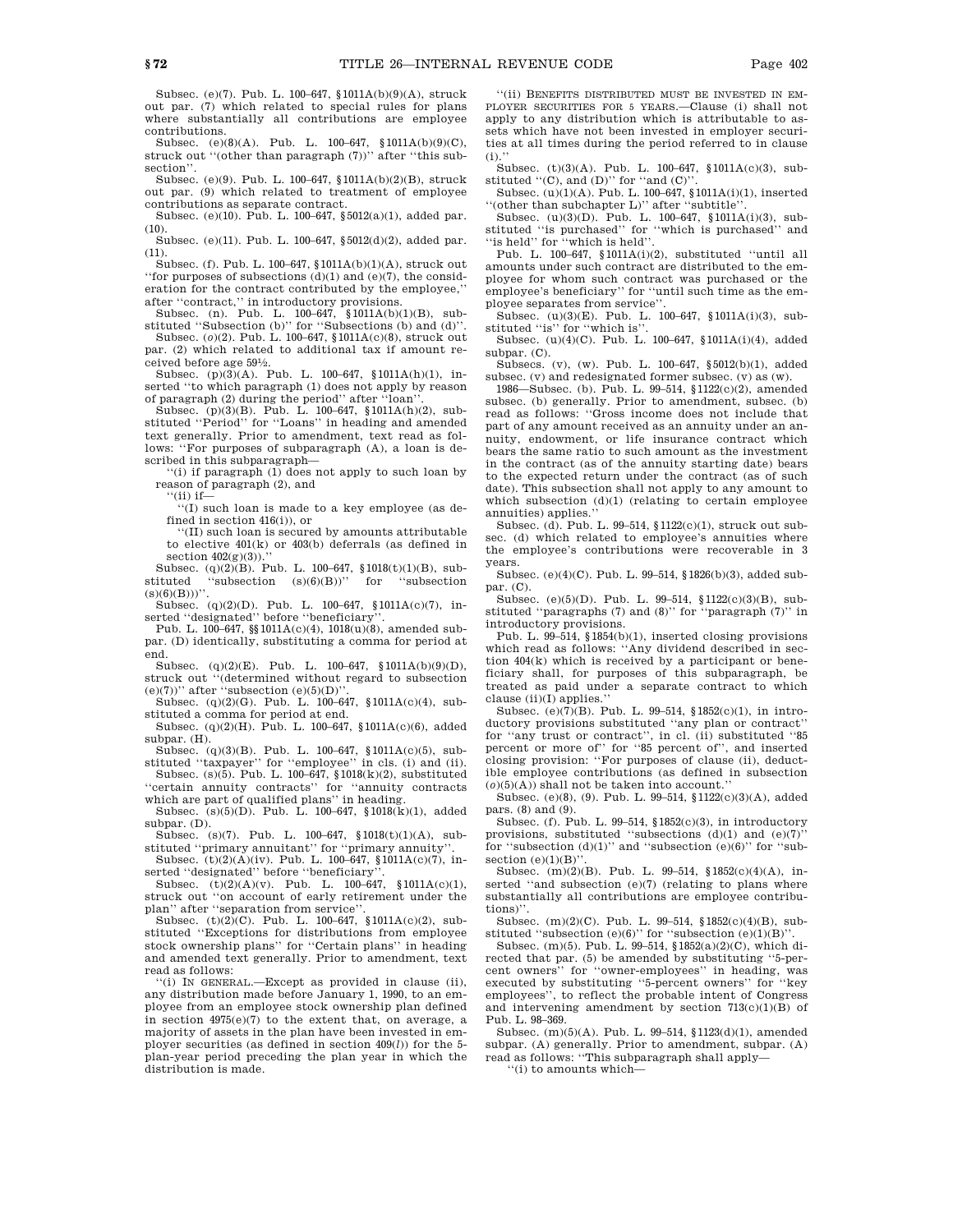''(I) are received from a qualified trust described in section 401(a) or under a plan described in section 403(a), and

''(II) are received by a 5-percent owner before such owner attains the age of 591 ⁄2 years, for any reason other than such owner becoming disabled (within the meaning of paragraph (7) of this section), and

''(ii) to amounts which are received from a qualified trust described in section 401(a) or under a plan described in section 403(a) at any time by a 5-percent owner, or by the successor of such owner, but only to the extent that such amounts are determined (under regulations prescribed by the Secretary) to exceed the benefits provided for such individual under the plan formula.

Clause (i) shall not apply to any amount received by an individual in his capacity as a policyholder of an annuity, endowment, or life insurance contract which is in the nature of a dividend or similar distribution and clause (i) shall not apply to amounts attributable to benefits accrued before January 1, 1985.''

Pub. L. 99–514, §1852(a)(2)(A), amended subpar. (A) generally. Prior to amendment, subpar. (A) read as follows: ''This paragraph shall apply—

''(i) to amounts (other than any amount received by an individual in his capacity as a policyholder of an annuity, endowment, or life insurance contract which is in the nature of a dividend or similar distribution) which are received from a qualified trust described in section 401(a) or under a plan described in section 403(a) and which are received by an individual, who is, or has been, a 5-percent owner, before such individual attains the age of 591 ⁄2 years, for any reason other than the individual's becoming disabled (within the meaning of paragraph (7) of this subsection), but only to the extent that such amounts are attributable to contributions paid on behalf of such individual (other than contributions made by him as a 5-percent owner) while he was a 5-percent owner, and

''(ii) to amounts which are received from a qualified trust described in section 401(a) or under a plan described in section 403(a) at any time by an individual who is, or has been, a 5-percent owner or by the successor of such individual, but only to the extent that such amounts are determined, under regulations prescribed by the Secretary, to exceed the benefits provided for such individual under the plan formula.''

Subsec. (m)(5)(C). Pub. L. 99–514, §1852(a)(2)(B), amended subpar. (C) generally. Prior to amendment, subpar. (C) read as follows: "For purposes of this paragraph, the term '5 percent owner' have the same meanings as when used in section 416.''

Subsec. (m)(10). Pub. L. 99–514, §1898(c)(1)(B), inserted ''who is the spouse or former spouse of the participant''.

Subsec. (*o*)(5). Pub. L. 99–514, §1101(b)(2)(C), inserted ''and made for a taxable year beginning before January 1, 1987,'' in subpar. (A), substituted ''subsection  $(p)(3)(A)(i)$ " for "section  $219(e)(3)$ " in subpar. (C), and substituted "subsection  $(p)(3)(B)$ " for "section  $219(e)(4)$ " in subpar. (D).

Subsec. (p)(2)(A)(i). Pub. L. 99–514, §1134(a), amended cl. (i) generally. Prior to amendment, cl. (i) read as follows: '\$50,000, or'.

Subsec. (p)(2)(B)(ii). Pub. L. 99–514, §1134(d), amended cl. (ii) generally. Prior to amendment, cl. (ii) read as follows: ''Clause (i) shall not apply to any loan used to acquire, construct, reconstruct, or substantially rehabilitate any dwelling unit which within a reasonable time is to be used (determined at the time the loan is made) as a principal residence of the participant or a member of the family (within the meaning of section 267(c)(4)) of the participant.''

Subsec. (p)(2)(C), (D). Pub. L. 99–514, §1134(b), added subpar. (C) and redesignated former subpar. (C) as (D). Subsec. (p)(3). Pub. L. 99–514, §1134(c), added par. (3)

and redesignated former par. (3) as (4). Pub. L. 99–514, §1101(b)(2)(B), amended par. (3) generally. Prior to amendment, par. (3) read as follows: ''For purposes of this subsection, the term 'qualified employer plan' means any plan which was (or was determined to be) a qualified employer plan (as defined in section  $219(e)(3)$  other than a plan described in subsection (e)(7)). For purposes of this subsection, such term includes any government plan (as defined in section  $219(e)(4)$ .''

Subsec. (p)(4), (5). Pub. L. 99–514, §1134(c), redesignated former pars. (3) and (4) as (4) and 5, respectively. Subsec. (q). Pub. L. 99–514, §1123(b)(1)(B), substituted ''10-percent'' for ''5-percent'' in heading.

Subsec. (q)(1). Pub. L. 99-514, §1123(b)(1)(A), substituted ''10 percent'' for ''5 percent''.

Subsec. (q)(2). Pub. L. 99–514, §1123(b)(3), substituted ''Paragraph (1)'' for ''This subsection'' in introductory provisions.

Subsec. (q)(2)(B). Pub. L. 99–514, §1826(c), amended subpar. (B) generally. Prior to amendment, subpar. (B) read as follows: ''made to a beneficiary (or to the estate of an annuitant) on or after the death of an annuitant.'

Subsec. (q)(2)(D). Pub. L. 99–514, §1123(b)(2), amended subpar. (D) generally. Prior to amendment, subpar. (D) read as follows: ''which is one of a series of substantially equal periodic payments made for the life of a taxpayer or over a period extending for at least 60 months after the annuity starting date,

Subsec. (q)(2)(E). Pub. L. 99–514, §1852(c)(2), inserted '(determined without regard to subsection  $(e)(7)$ )'.

Subsec. (q)(2)(G). Pub. L. 99–514, §1826(d), added subpar. (G).

Subsec. (q)(2)(I), (J). Pub. L. 99–514, §1123(b)(4), which added subpars. (I) and (J) directed the amendment of subpar. (G) by striking out ''or'' at the end thereof, and of subpar. (H) by striking out the period at the end thereof, could not be executed to subpars. (G) and (H) because subpar. (G) does not contain ''or'', and no subpar. (H) was enacted.

Subsec. (q)(3). Pub. L. 99–514, §1123(b)(3), added par. (3).

Subsec. (s)(1). Pub. L. 99–514, §1826(b)(2), substituted "any holder of such contract" for "the holder of such

contract'' in subpars. (A) and (B). Subsec. (s)(5). Pub. L. 99–514, §1826(a), added par. (5). Subsec. (s)(6), (7). Pub. L. 99–514, §1826(b)(1), added pars. (6) and (7).

Subsec. (t). Pub. L. 99–514, §1123(a), added subsec. (t) and redesignated former subsec. (t) as (u).

Subsecs. (u), (v). Pub. L. 99–514, §1135(a), added subsec. (u) and redesignated former subsec. (u) as (v).

1984—Subsec. (e)(5)(D). Pub. L. 98–369, §523(b)(1), substituted ''Except as provided in paragraph (7), this'' for ''This''.

Subsec. (e)(5)(D)(ii)(IV). Pub. L. 98–369, §211(b)(1), which directed substitution of "section  $818(a)(3)$ " for  $(805(d)(3))$  in subpar. (D)(i)(IV), was executed to subpar.

(D)(ii)(IV) to reflect the probable intent of Congress. Subsec. (e)(7). Pub. L. 98–369, §523(a), added par. (7).

Subsec. (k). Pub. L. 98–369, §421(b)(1), repealed subsec. (k) relating to payments in discharge of alimony.

Subsec. (m)(5). Pub. L. 98–369, §713(c)(1)(B), sub-stituted ''key employees'' for ''owner-employees'' in heading.

Subsec. (m)(5)(A). Pub. L. 98–369, §521(d)(1), (2), substituted ''5-percent owner'' for ''key employee'' wherever appearing and struck out ''in a top-heavy plan'' at end of cl. (i).

Pub. L. 98–369, §713(c)(1)(A), substituted ''as a key employee'' for ''as an owner-employee'' in cl. (i).

Subsec. (m)(5)(C). Pub. L. 98–369, §521(d)(3), substituted ''the term '5 percent owner''' for ''the terms 'key employee' and 'top-heavy plan'''.

Subsec. (m)(9). Pub. L. 98–369, §713(d)(1), repealed par. (9) relating to return of excess contributions before due date of return.

Subsec. (m)(10). Pub. L. 98–397 added par. (10).

Subsec. (*o*)(1). Pub. L. 98–369, §491(d)(3), substituted '402 and 403" for ''402, 403, and 405".

Subsec. (*o*)(3)(A). Pub. L. 98–369, §713(b)(1)(A), inserted ''(other than the exception contained in paragraph (2) thereof)''.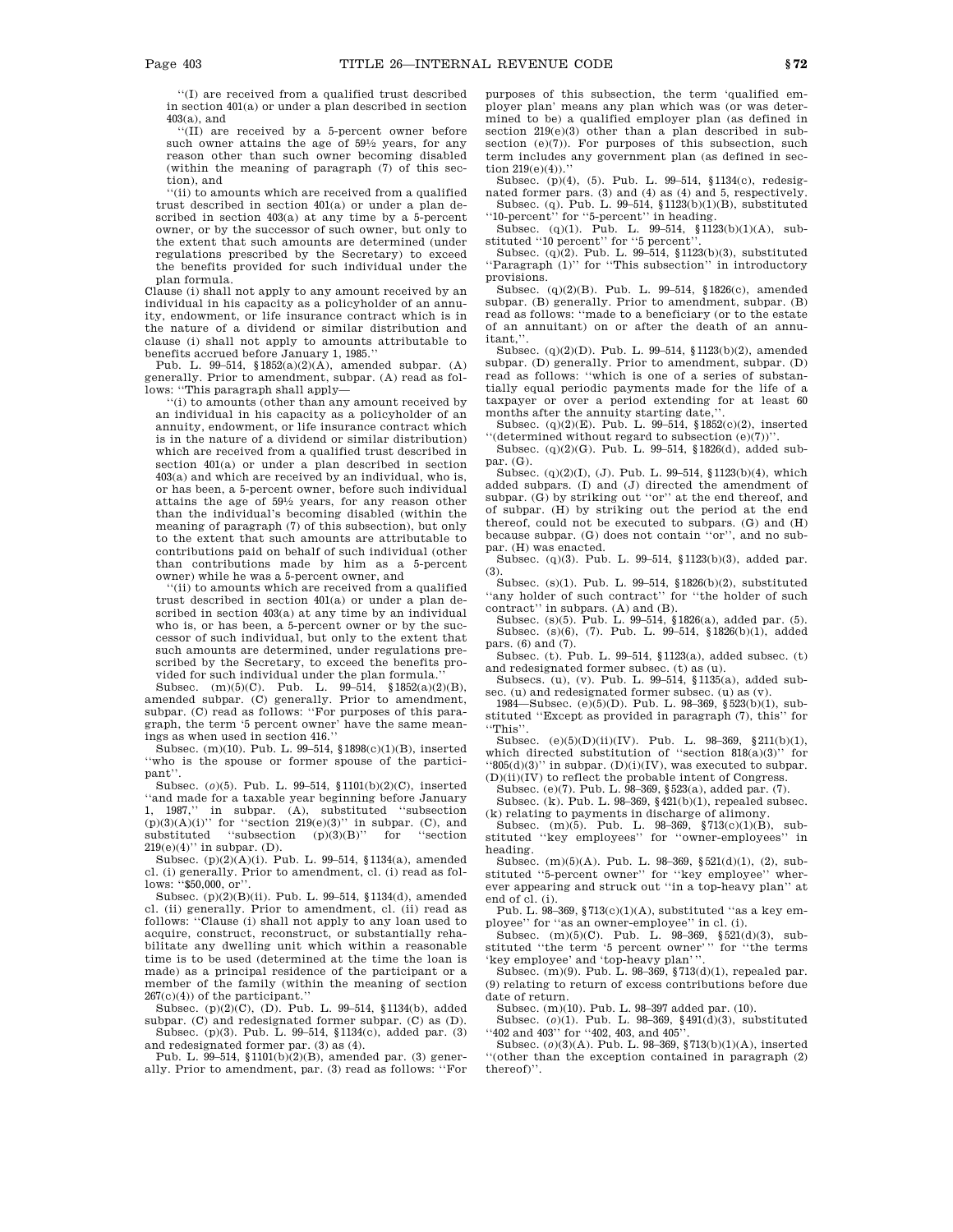Subsec. (*o*)(4). Pub. L. 98–369, §491(d)(4), substituted "and  $408(d)(3)$ " for " $408(d)(3)$ , and  $409(b)(3)(C)$ 

Subsec.  $(p)(2)(A)$ . Pub. L. 98–369, §713(b)(1)(B), inserted at end ''For purposes of clause (ii), the present value of the nonforfeitable accrued benefit shall be determined without regard to any accumulated deductible employee contributions (as defined in subsection (*o*)(5)(B)).''

Subsec. (p)(2)(A)(ii). Pub. L. 98–369, §713(b)(4), substituted as cl. (ii) ''the greater of (I) one-half of the present value of the nonforfeitable accrued benefit of the employee under the plan, or (II) \$10,000'' for ''1 ⁄2 of the present value of the nonforfeitable accrued benefit of the employee under the plan (but not less than  $$10,000)$ ".

Subsec. (p)(3). Pub. L. 98–369, §523(b)(2), inserted ''other than a plan described in subsection (e)(7)''.

Subsec. (q)(1). Pub. L. 98–369, §222(a), amended par. (1) generally, striking out designation "(A) In general.preceding text, substituting ''which is includible in gross income'' for ''includible in gross income which is properly allocable to any investment in the annuity contract made during the 10-year period ending on the date such amount was received by the taxpayer'', and striking out former subpar. (B), which had provided that for purposes of subpar. (A), the amount includible in gross income would be allocated to the earliest investment in the contract with respect to which amounts had not been previously fully allocated under this par.

Subsecs. (s), (t). Pub. L. 98–369, §222(b), added subsec. (s) and redesignated former subsec. (s) as (t).

1983—Subsec. (*o*)(2)(A). Pub. L. 97–448, §103(c)(6), struck out ''to which the employee made one or more deductible employee contributions'' after ''from a qualified employer plan or government plan'

Subsec. (p)(3). Pub. L. 97–448, §103(c)(3)(B)(i), struck out ''without regard to subparagraph (D) thereof'' after 'as defined in section  $219(e)(3)$ ''.

Subsecs. (r), (s). Pub. L. 98–76 added subsec. (r) and re-

designated former subsec. (r) as (s). 1982—Subsec. (e). Pub. L. 97–248, §265(a), in par. (1) substituted provisions relating to the application of this subsection to amounts received under annuity, endowment, or life insurance contracts which are not received as annuities and to amounts received as dividends for provisions which stated a general rule relating to the includability as gross income of amounts that were received under annuity, endowment, or life insurance contracts which were not received as annuities and also stated that for the purposes of this section amounts which were received as dividends would be treated as amounts not received as an annuity, in par. (2) substituted provisions stating a general rule as to the includability as gross income of amounts received before or after the annuity starting date for provisions which set out those amounts which would be treated as amounts not received as an annuity, and added pars. (3) to (6).

Subsec. (m)(4). Pub. L. 97–248, §236(b)(1), struck out par. (4) which related to amounts constructively received with respect to assignments or pledges, and loans on contracts.

Subsec. (m)(5). Pub. L. 97–248, §237(d)(1), (2), in subpar. (A) substituted applicability to key employees for applicability to owner-employees and added subpar. (C).

Subsec. (m)(6). Pub. L. 97–248, §237(d)(3), struck out ''except in applying paragraph (5),'' after ''shall''.

Subsec. (m)(8). Pub. L. 97–248, §236(b)(1), struck out par. (8) which related to loans to owner-employees.

Subsec. (*o*)(3)(A). Pub. L. 97–248, §236(b)(2), substituted reference to subsec. (p) of this section for references to subsec.  $(m)(4)$  and  $(8)$  of this section.

Subsec. (p). Pub. L. 97–248, §236(a), added subsec. (p). Former subsec. (p) redesignated (q).

Subsec. (q). Pub. L. 97–248, §265(b)(1), added subsec. (q). Former subsec. (q) redesignated (r).

Pub. L. 97–248, §236(a), redesignated former subsec. (p) as (q). Subsec. (r). Pub. L. 97–248, §§236(a), 265(b)(1), redesig-

nated former subsec. (p) as (r).

1981—Subsec. (m)(6). Pub. L. 97–34, §312(d)(1), expanded definition of ''owner-employee'' to include an employee within the meaning of section  $401(c)(1)$  except in applying paragraph (5).

Subsec. (m)(8). Pub. L. 97–34, §312(d)(2), added par. (8). Subsec. (m)(9). Pub. L. 97–34, §312(e)(1), added par. (9). Subsecs. (*o*), (p). Pub. L. 97–34, §311(b)(1), added subsec. (*o*) and redesignated former subsec. (*o*) as (p).

1976—Subsec. (c)(2), (3)(A). Pub. L. 94–455, §1906(b)(13)(A), struck out ''or his delegate'' after ''Secretary''.

Subsec. (d)(1). Pub. L. 94–455, §1901(a)(12), struck out in subpar. (B) ''(whether or not before January 1, 1954)'' after ''beginning on the date'', and in provisions following subpar. (B) struck out ''(under this paragraph and prior income tax laws)'' after ''until there has been so excluded''.

Subsec. (f). Pub. L. 94–455, §1906(b)(13)(A), struck out 'or his delegate'' after "Secretary'

Subsec. (i). Pub. L. 94–455, §1951(b)(1)(A), struck out subsec. (i) which related to joint annuities where first annuitant died in 1951, 1952, or 1953.

Subsec. (m)(2), (3). Pub. L. 94–455, §1906(b)(13)(A), struck out ''or his delegate'' after ''Secretary''.

Subsec.  $(m)(4)(A)$ . Pub. L. 94–455, §1901(a)(13), substituted ''an individual retirement account'' for ''an individual retirement amount".<br>Subsec.  $(m)(5)(A)(ii)$ ,  $(7)$ .

 $(m)(5)(A)(ii),$  (7). Pub. L. 94–455, §1906(b)(13)(A), struck out ''or his delegate'' after ''Secretary''.

1974—Subsec. (m)(1). Pub. L. 93–406, §2001(h)(2), struck out par. (1) which related to certain amounts received before annuity starting date.

Subsec. (m)(4)(A). Pub. L. 93–406, §2002(g)(10)(A), inserted references to an individual retirement amount described in section 408(a) and an individual retirement annuity described in section 408(b).

Subsec. (m)(5)(A). Pub. L. 93–406, §2001(e)(5), (h)(3), substituted ''(other than contributions made by him as an owner-employee)'' for ''(whether or not paid by him)" in cl. (i), and struck out cl. (iii) which had made reference to amounts which were received, by an individual who was or had been, an owner-employee, by reason of the distribution under the provisions of section 401(e)(2)(E) of his entire interest in all qualified trusts described in section 401(a) and in all plans described in section 403(a).

Subsec. (m)(5)(B). Pub. L. 93–406, §2001(g)(1), substituted provisions that if a person receives an amount to which subsec. (m)(5) applies, his tax under this chapter for the taxable year in which such amount is received shall be increased by an amount equal to 10 percent of the portion of the amount so received which is includible in his gross income for such taxable year for provisions that if the aggregate amounts to which subsec. (m)(5) applied received by any person in his taxable year equalled or exceeded \$2,500, the increase in his tax for the taxable year in which such amounts were received and attributable to such amounts could not be less than 110 percent of the aggregate increase in taxes, for the taxable year and the 4 immediately preceding taxable years, which would have resulted if such amounts had been included in such person's gross income ratably over such taxable years, with provision for alternate computation if deductions had been allowed under section 404 for contributions paid for a number of prior taxable years less than 4.

Subsec.  $(m)(5)(C)$  to  $(E)$ . Pub. L. 93-406, §2001(g)(2)(A), struck out subpars. (C) to (E) which contained special rules for the application of subsec. (m)(5).

Subsec.  $(m)(6)$ . Pub. L. 93–406, §2002 $(g)(10)(B)$ , inserted reference to an individual for whose benefit an individual retirement account or annuity described in section 408(a) or (b) is maintained.

Subsec. (n). Pub. L. 93–406, §§2005(c)(3), 2007(b)(2), redesignated former subsec. (*o*) as (n) and in heading of subsec. (n) as so redesignated inserted reference to survivor benefit plan. Former subsec. (n), which set out provisions covering the treatment to be accorded total distributions, was struck out.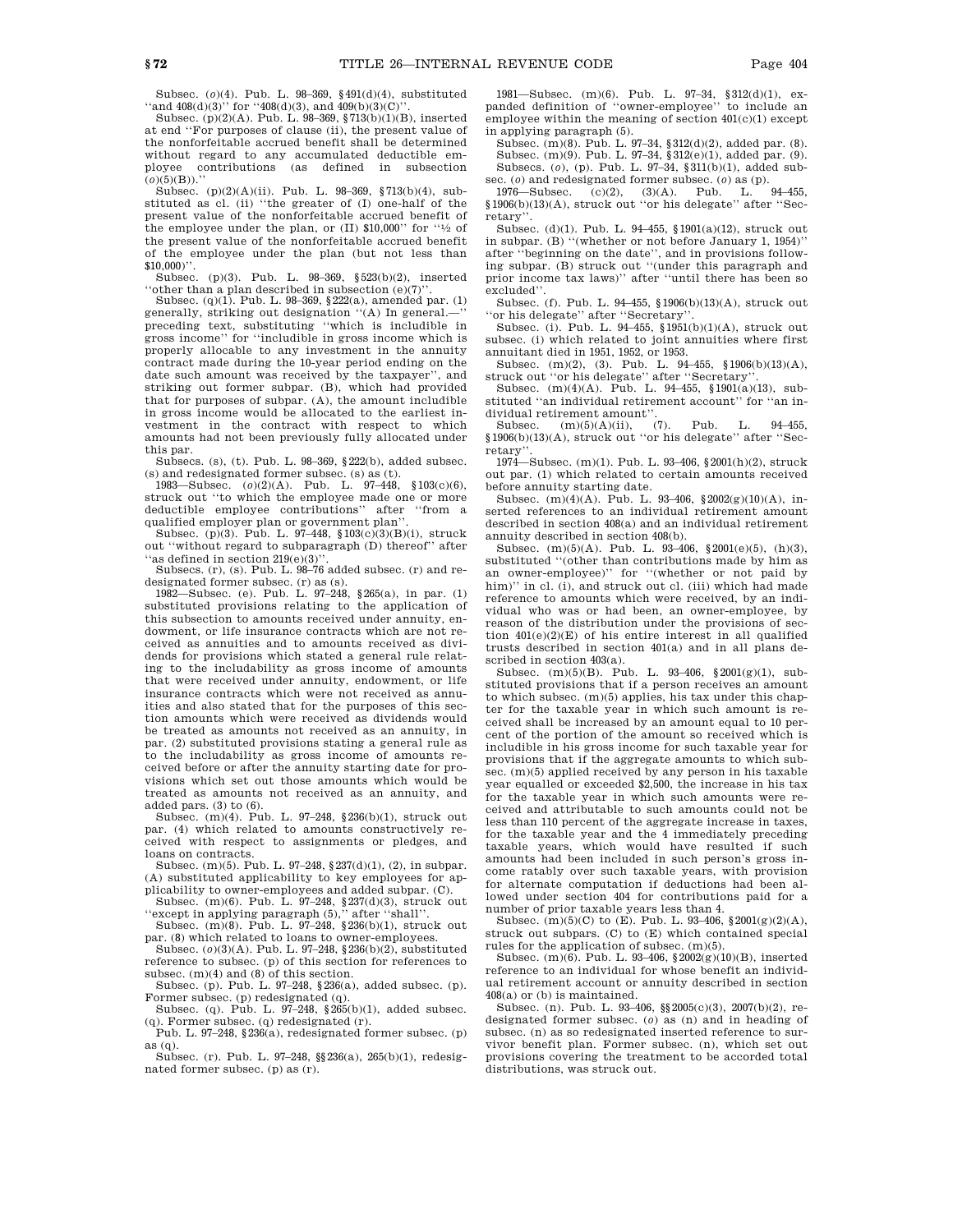Subsec. (*o*). Pub. L. 93–406, §2005(c)(3), redesignated former subsec. (p) as (*o*). Former subsec. (*o*) redesignated (n) and amended.

Subsec. (p). Pub. L. 93–406, §2005(c)(3), redesignated subsec. (p) as (*o*).

1969—Subsec. (n)(1). Pub. L. 91–172, §515(b)(1), altered section to accommodate the insertion into sections 402 and 403 of provisions under which employer contributions to qualified pension, profit sharing, stock bonus, and annuity plans for plan years beginning after 1969 are to be treated as ordinary income when received in a lump sum distribution, but with such amounts to be

eligible for a special averaging procedure. Subsec. (n)(4). Pub. L. 91–172, §515(b)(2), added par. (4). 1966—Subsecs. (*o*), (p). Pub. L. 89–365 added subsec. (*o*) and redesignated former subsec. (*o*) as (p).

1965—Subsec. (m)(5)(A)(i). Pub. L. 89–97, §106(d)(2)(A), substituted ''paragraph (7) of this subsection'' for ''section  $213(g)(3)$ ".

Subsec. (m)(7). Pub. L. 89–97, §106(d)(2)(B), added par. (7).

Subsec. (n)(1). Pub. L. 89–97,  $106(d)(2)(C)$ , substituted in subpars. (A)(iii) and (B)(iii) "subsection  $(m)(7)$ " for "section 213(g)(3)".

Subsec. (n)(3). Pub. L. 89–44 substituted ''sections 31 and 39'' for ''section 31'' in sentence following subpar. (B).

1964—Subsec. (e)(3). Pub. L. 88–272 struck out par. (3) which provided for a limit on the tax attributable to the receipt of a lump sum.

1962—Subsec. (d)(2). Pub. L. 87–792, §4(a), designated existing provisions as cl. (A) and added cl. (B).

Subsec. (f). Pub. L. 87–834 inserted sentence providing that par. (2) shall not apply to amounts which were contributed by the employer after Dec. 31, 1962, and which would not have been includible in the gross income of the employee by reason of the application of Section 911 if such amounts had been paid directly to the employee at the time of contribution, and making such sentence inapplicable to amounts which were contributed by the employer, as determined under regulations, to provide pension or annuity credits, to the extent such credits are attributable to services performed before Jan. 1, 1963, and are provided pursuant to pension or annuity plan provisions in existence on Mar. 12, 1962, and on that date applicable to such services.

Subsecs. (m) to (*o*). Pub. L. 87–792, §4(b), added subsecs. (m) and (n) and redesignated former subsec. (m) as (*o*).

#### EFFECTIVE DATE OF 2010 AMENDMENT

Pub. L. 111–240, title II, §2113(b), Sept. 27, 2010, 124 Stat. 2567, provided that: ''The amendment made by this section [amending this section] shall apply to amounts received in taxable years beginning after December 31, 2010.''

#### EFFECTIVE DATE OF 2008 AMENDMENT

Pub. L. 110–458, title I, §112, Dec. 23, 2008, 122 Stat. 5113, provided that: ''Except as otherwise provided in this subtitle [subtitle A  $(\S_{\S}101-112)$  of title I of Pub. L. 110–458, see Tables for classification], the amendments made by this subtitle shall take effect as if included in the provisions of the 2006 Act [Pub. L. 109–280] to which the amendments relate.''

Pub. L. 110–245, title I, §107(b), June 17, 2008, 122 Stat. 1631, provided that: ''The amendment made by this section [amending this section] shall apply to individuals ordered or called to active duty on or after December 31, 2007.''

#### EFFECTIVE DATE OF 2006 AMENDMENT

Pub. L. 109–280, title VIII, §827(c), Aug. 17, 2006, 120 Stat. 1001, provided that:

''(1) EFFECTIVE DATE.—The amendment made by this section [amending this section and sections 401 and 403 of this title] shall apply to distributions after September 11, 2001.

''(2) WAIVER OF LIMITATIONS.—If refund or credit of any overpayment of tax resulting from the amendments made by this section is prevented at any time before the close of the 1-year period beginning on the date of the enactment of this Act [Aug. 17, 2006] by the operation of any law or rule of law (including res judicata), such refund or credit may nevertheless be made or allowed if claim therefor is filed before the close of such period.''

Pub. L. 109–280, title VIII, §828(b), Aug. 17, 2006, 120 Stat. 1001, provided that: ''The amendment made by this section [amending this section] shall apply to distributions after the date of the enactment of this Act [Aug. 17, 2006].''

Pub. L. 109–280, title VIII, §844(g), Aug. 17, 2006, 120 Stat. 1013, provided that:

''(1) IN GENERAL.—Except as otherwise provided in this subsection, the amendments made by this section [enacting section 6050U of this title and amending this section and sections 848, 1035, 6724, and 7702B of this title] shall apply to contracts issued after December 31, 1996, but only with respect to taxable years beginning after December 31, 2009.

''(2) TAX-FREE EXCHANGES.—The amendments made by subsection (b) [amending section 1035 of this title] shall apply with respect to exchanges occurring after December 31, 2009.

''(3) INFORMATION REPORTING.—The amendments made by subsection (d) [enacting section 6050U of this title and amending section 6724 of this title] shall apply to charges made after December 31, 2009.

''(4) POLICY ACQUISITION EXPENSES.—The amendment made by subsection (e) [amending section 848 of this title] shall apply to specified policy acquisition expenses determined for taxable years beginning after December 31, 2009.

''(5) TECHNICAL AMENDMENT.—The amendment made by subsection (f) [amending section 7702B of this title] shall take effect as if included in section 321(a) of the Health Insurance Portability and Accountability Act of 1996 [Pub. L. 104-191].

#### EFFECTIVE DATE OF 2004 AMENDMENTS

Pub. L. 108–357, title VIII, §906(c), Oct. 22, 2004, 118 Stat. 1654, provided that: ''The amendments made by this section [amending this section and section 83 of this title] shall apply to distributions on or after the date of the enactment of this Act [Oct. 22, 2004].''

Amendment by section 207(6), (7) of Pub. L. 108–311 applicable to taxable years beginning after Dec. 31, 2004, see section 208 of Pub. L. 108–311, set out as a note under section 2 of this title.

#### EFFECTIVE DATE OF 2001 AMENDMENTS

Amendment by Pub. L. 107–90 applicable to calendar years beginning after Dec. 31, 2001, see section 204(f) of Pub. L. 107–90, set out as an Effective and Termination Dates of 2001 Amendment note under section 24 of this title.

Amendment by Pub. L. 107–22 effective July 26, 2001, see section 1(c) of Pub. L. 107–22, set out as an Effective and Termination Dates of 2001 Amendment note under section 26 of this title.

Pub. L. 107–16, title IV, §402(h), June 7, 2001, 115 Stat. 63, provided that: ''The amendments made by this section [amending this section and sections 135, 221, 529, 530, 4973, and 6693 of this title] shall apply to taxable years beginning after December 31, 2001.''

Pub. L. 107–16, title VI, §632(a)(4), June 7, 2001, 115 Stat. 115, provided that: ''The amendments made by this subsection [amending this section and sections 402, 403, 404, 415, and 664 of this title] shall apply to years beginning after December 31, 2001.

Amendment by section 641(a)(2)(C), (e)(1) of Pub. L. 107–16 applicable to distributions after Dec. 31, 2001, see section  $641(f)(1)$  of Pub. L. 107-16, set out as a note under section 402 of this title.

#### EFFECTIVE DATE OF 1998 AMENDMENT

Pub. L. 105–206, title III, §3436(b), July 22, 1998, 112 Stat. 761, provided that: ''The amendments made by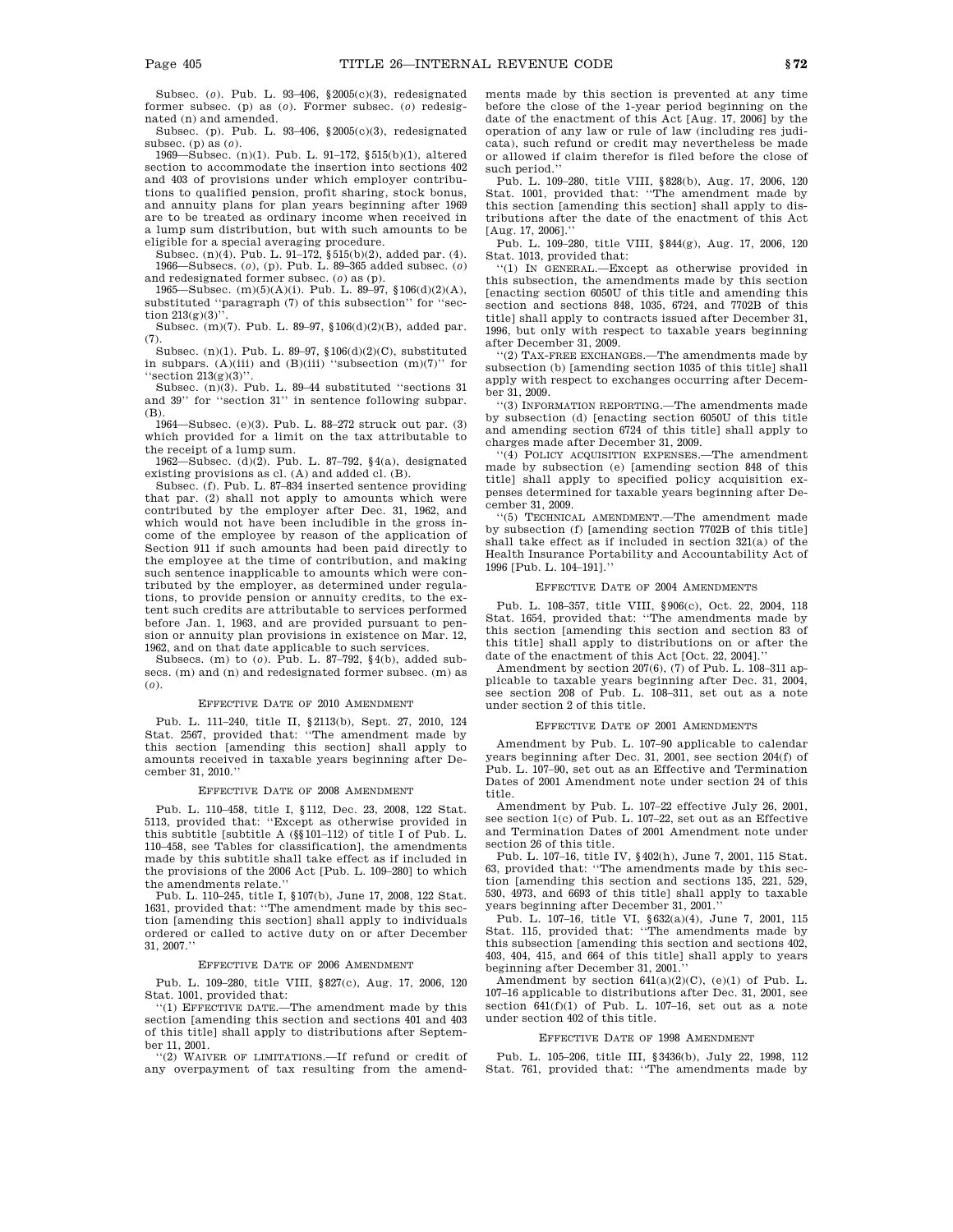Amendment by section 6023(3), (4) of Pub. L. 105–206 effective July 22, 1998, see section 6023(32) of Pub. L. 105–206, set out as a note under section 34 of this title.

Amendment by sections  $6004(d)(3)(B)$  and  $6005(c)(1)$  of Pub. L. 105–206 effective, except as otherwise provided, as if included in the provisions of the Taxpayer Relief Act of 1997, Pub. L. 105–34, to which such amendment relates, see section 6024 of Pub. L. 105–206, set out as a note under section 1 of this title.

#### EFFECTIVE DATE OF 1997 AMENDMENT

Section 203(c) of Pub. L. 105–34 provided that: ''The amendments made by this section [amending this section] shall apply to distributions after December 31, 1997, with respect to expenses paid after such date (in taxable years ending after such date), for education furnished in academic periods beginning after such date.''

Section 303(c) of Pub. L. 105–34 provided that: ''The amendments made by this section [amending this section] shall apply to payments and distributions in taxable years beginning after December 31, 1997.''

Section 1075(c) of Pub. L. 105–34 provided that: ''The amendments made by this section [amending this section] shall apply with respect to annuity starting dates beginning after December 31, 1997.''

#### EFFECTIVE DATE OF 1996 AMENDMENTS

Section 361(d) of Pub. L. 104–191 provided that: ''The amendments made by this section [amending this section] shall apply to distributions after December 31, 1996.''

Section 1403(b) of Pub. L. 104–188 provided that: ''The amendment made by this section [amending this section] shall apply in cases where the annuity starting date is after the 90th day after the date of the enactment of this Act [Aug. 20, 1996].''

Section 1421(e) of Pub. L. 104–188 provided that: ''The amendments made by this section [amending this section, sections 219, 280G, 402, 404, 408, 414, 416, 457, 3121, 3306, 3401, 4972, and 6693 of this title, sections 1021 and 1104 of Title 29, Labor, and section 409 of Title 42, The Public Health and Welfare] shall apply to taxable years beginning after December 31, 1996.''

Section 1463(b) of Pub. L. 104–188 provided that: ''The amendment made by this section [amending this section] shall apply to taxable years beginning after December 31, 1996.''

Section  $1704(l)(2)$  of Pub. L.  $104-188$  provided that: ''The amendment made by paragraph (1) [amending this section] shall take effect as if included in the amendments made by section 1122(c) of the Tax Reform Act of 1986 [Pub. L. 99–514].''

#### EFFECTIVE DATE OF 1992 AMENDMENT

Amendment by Pub. L. 102–318 applicable to distributions after Dec. 31, 1992, see section 521(e) of Pub. L. 102–318, set out as a note under section 402 of this title.

#### EFFECTIVE DATE OF 1989 AMENDMENT

Amendment by Pub. L. 101–239 effective, except as otherwise provided, as if included in the provision of the Technical and Miscellaneous Revenue Act of 1988, Pub. L. 100–647, to which such amendment relates, see section 7817 of Pub. L. 101–239, set out as a note under section 1 of this title.

#### EFFECTIVE DATE OF 1988 AMENDMENT

Amendment by sections  $1011A(b)(1)(A)$ , (B), (2), (9),  $(c)(1)$ – $(8)$ ,  $(h)$ ,  $(i)$ , and  $1018(k)$ ,  $(t)(1)(A)$ ,  $(B)$ , and  $(u)(8)$  of Pub. L. 100–647 effective, except as otherwise provided, as if included in the provision of the Tax Reform Act of 1986, Pub. L. 99–514, to which such amendment relates, see section 1019(a) of Pub. L. 100–647, set out as a note under section 1 of this title.

Amendment by section  $5012(a)$ ,  $(b)(1)$ ,  $(d)$  of Pub. L. 100–647 applicable to contracts entered into on or after June 21, 1988, with special rule where death benefit increases by more than \$150,000, certain other material changes taken into account, certain exchanges permitted, and special rule in the case of annuity contracts, see section 5012(e) of Pub. L. 100–647, set out as an Effective Date note under section 7702A of this title.

#### EFFECTIVE DATE OF 1986 AMENDMENT

Section 1101(c) of Pub. L. 99–514 provided that: ''The amendments made by this section [amending this section and section 219 of this title] shall apply to contributions for taxable years beginning after December 31, 1986.''

Amendment by section  $1122(c)(1)$  of Pub. L. 99–514 applicable to individuals whose annuity starting date is after July 1, 1986, amendment by section  $1122(c)(2)$  of Pub. L. 99–514 applicable to individuals whose annuity starting date is after Dec. 31, 1986, and amendment by section  $1122(c)(3)$  of Pub. L. 99-514 applicable to amounts received after July 1, 1986, in the case of any plan not described in section  $72(e)(8)(D)$  of this title, see section 1122(h)(2) of Pub. L. 99–514, set out as a note under section 402 of this title.

Section 1123(e) of Pub. L. 99–514, as amended by Pub. L. 100–647, title I, §1011A(c)(11), (12), Nov. 10, 1988, 102 Stat. 3476, provided that:

''(1) IN GENERAL.—Except as otherwise provided in this subsection, the amendments made by this section [amending this section and sections 403 and 408 of this title] shall apply to taxable years beginning after December 31, 1986.

''(2) SUBSECTION (c).—The amendments made by subsection (c) [amending section 403 of this title] shall apply to years beginning after December 31, 1988, but only with respect to distributions from contracts described in section 403(b) of the Internal Revenue Code of 1986 which are attributable to assets other than assets held as of the close of the last year beginning before January 1, 1989.

''(3) EXCEPTION WHERE DISTRIBUTION COMMENCES.—The amendments made by this section shall not apply to distributions to any employee from a plan maintained by any employer if—

 $(4)$  as of March 1, 1986, the employee separated from service with the employer,

''(B) as of March 1, 1986, the accrued benefit of the employee was in pay status pursuant to a written election providing a specific schedule for the distribution of the entire accrued benefit of the employee, and

''(C) such distribution is made pursuant to such written election.

''(4) TRANSITION RULE.—The amendments made by this section shall not apply with respect to any benefits with respect to which a designation is in effect under section 242(b)(2) of the Tax Equity and Fiscal Responsibility Act of 1982 [section 242(b)(2) of Pub. L. 97–248, formerly set out as an Effective Date of 1982 Amendment note under section 401 of this title].

''(5) SPECIAL RULE FOR DISTRIBUTIONS UNDER AN ANNU-ITY CONTRACT.—The amendments made by paragraphs (1), (2), and (3) of subsection (b) [amending this section] shall not apply to any distribution under an annuity contract if—

''(A) as of March 1, 1986, payments were being made under such contract pursuant to a written election providing a specific schedule for the distribution of the taxpayer's interest in such contract, and

''(B) such distribution is made pursuant to such written election.''

Section 1134(e) of Pub. L. 99–514 provided that: ''The amendments made by this section [amending this section] shall apply to loans made, renewed, renegotiated, modified, or extended after December 31, 1986.''

Section 1135(b) of Pub. L. 99–514 provided that: ''The amendment made by subsection (a) [amending this section] shall apply to contributions to annuity contracts after February 28, 1986.''

Amendment by sections 1826(a), (d), 1852(a)(2), (c)(1)–(4), and 1854(b)(1) of Pub. L. 99–514 effective, except as otherwise provided, as if included in the provi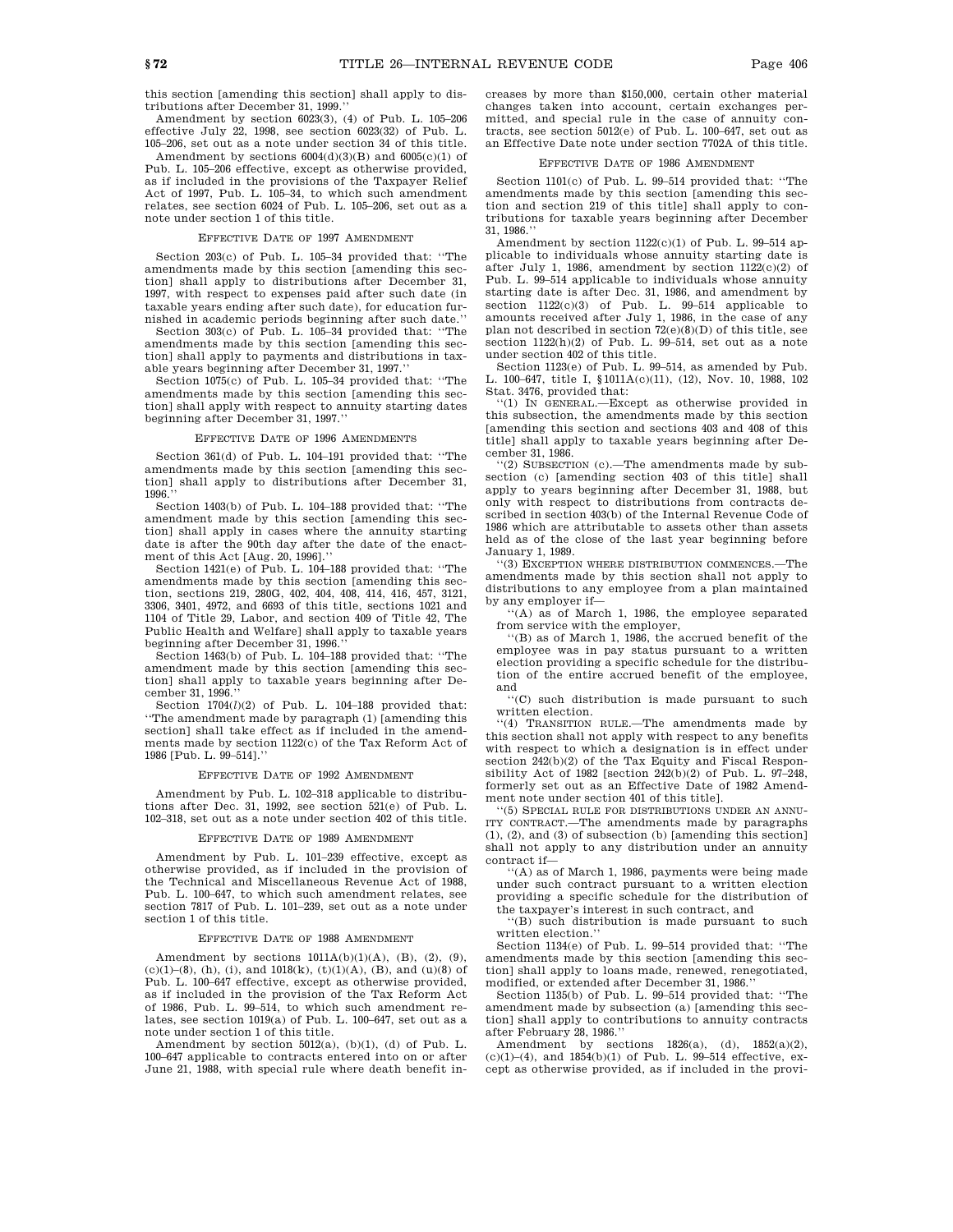sions of the Tax Reform Act of 1984, Pub. L. 98–369, div. A, to which such amendment relates, see section 1881 of Pub. L. 99–514, set out as a note under section 48 of this title.

Section 1826(b)(4) of Pub. L. 99–514 provided that: ''The amendments made by this subsection [amending this section] shall apply to contracts issued after the date which is 6 months after the date of the enactment of this Act [Oct. 22, 1986] in taxable years ending after such date.

Section 1826(c) of Pub. L. 99–514, as amended by Pub. L. 100–647, title I, §1018(t)(1)(D), Nov. 10, 1988, 102 Stat. 3587, provided that the amendment made by section 1826(c) of Pub. L. 99–514 is effective with respect to distributions commencing after the date 6 months after Oct. 22, 1986.

Section 1854(b)(6) of Pub. L. 99–514 provided that: ''The amendments made by paragraphs (1) and (2) [amending this section and section 404 of this title] shall not apply to dividends paid before January 1, 1986, if the taxpayer treated such dividends in a manner inconsistent with such amendments on a return filed with the Secretary before the date of the enactment of this Act [Oct. 22, 1986].''

Section  $1898(c)(1)(C)$  of Pub. L. 99-514 provided that: ''The amendments made by this paragraph [amending this section and section 402 of this title] shall apply to payments made after the date of the enactment of this Act [Oct. 22, 1986].''

#### EFFECTIVE DATE OF 1984 AMENDMENTS

Amendment by Pub. L. 98–397 effective Jan. 1, 1985, except as otherwise provided, see section 303(d) of Pub. L. 98–397, set out as a note under section 1001 of Title 29, Labor.

Amendment by section  $211(b)(1)$  of Pub. L. 98-369 applicable to taxable years beginning after Dec. 31, 1983, see section 215 of Pub. L. 98–369, set out as an Effective Date note under section 801 of this title.

Section 222(c) of Pub. L. 98–369, as amended by Pub. L. 99–514, §2, Oct. 22, 1986, 100 Stat. 2095, provided:

'(1) IN GENERAL.—The amendments made by this section [amending this section] shall apply to contracts issued after the day which is 6 months after the date of the enactment of this Act [July 18, 1984] in taxable years ending after such date.

''(2) TRANSITIONAL RULES FOR CONTRACTS ISSUED BE-FORE EFFECTIVE DATE.—In the case of any contract (other than a single premium contract) which is issued on or before the day which is 6 months after the date of the enactment of this Act, for purposes of section 72(q)(1)(A) of the Internal Revenue Code of 1986 [formerly I.R.C. 1954] (as in effect on the day before the date of the enactment of this Act), any investment in such contract which is made during any calendar year shall be treated as having been made on January 1 of such calendar year.''

Amendment by section 421(b)(1) of Pub. L. 98–369 applicable to transfers after July 18, 1984, in taxable years ending after such date, subject to election to have repeal apply to transfers after 1983 or to transfers pursuant to existing decrees, see section 421(d) of Pub. L. 98–369, set out as an Effective Date note under section 1041 of this title.

Amendment by section  $491(d)(3)$ , (4) of Pub. L.  $98-369$ applicable to obligations issued after Dec. 31, 1983, see section  $491(f)(1)$  of Pub. L. 98-369, set out as a note under section 62 of this title.

Amendment by section 521(d) of Pub. L. 98–369 applicable to years beginning after Dec. 31, 1984, see section 521(e) of Pub. L. 98–369, set out as a note under section 401 of this title.

Section 523(c) of Pub. L. 98–369 provided that: ''The amendments made by this section [amending this section] shall apply to any amount received or loan made after the 90th day after the date of enactment of this Act [July 18, 1984].''

Amendment by section 713(b)(1), (4), (c)(1)(A), (B) of Pub. L. 98–369 effective as if included in the provision of the Tax Equity and Fiscal Responsibility Act of 1982,

Pub. L. 97–248, to which such amendment relates, see section 715 of Pub. L. 98–369, set out as a note under section 31 of this title.

Section 713(d)(1) of Pub. L. 98–369, as amended by Pub. L. 99–514, title XVIII, §1875(c)(5), Oct. 22, 1986, 100 Stat. 2895, provided that the amendment made by section  $713(d)(1)$  of Pub. L. 98-369 is effective with respect to contributions made in taxable years beginning after Dec. 31, 1983.

### EFFECTIVE DATE OF 1983 AMENDMENTS

Section 227(b) of Pub. L. 98–76, as amended by Pub. L. 99–514, §2, Oct. 22, 1986, 100 Stat. 2095, provided that:

''(1) IN GENERAL.—Except as provided in paragraph (2), the amendments made by section 224 [enacting section 6050G of this title, amending this section and section 86 of this title, and enacting provisions set out as a note under section 231n of Title 45, Railroads] shall apply to benefits received after December 31, 1983, in taxable years ending after such date.

'(2) TREATMENT OF CERTAIN LUMP-SUM PAYMENTS RE-CEIVED AFTER DECEMBER 31, 1983.—The amendments made by section 224 shall not apply to any portion of a lumpsum payment received after December 31, 1983, if the generally applicable payment date for such portion was before January 1, 1984.

''(3) NO FRESH START.—For purposes of determining whether any benefit received after December 31, 1983, is includible in gross income by reason of section 72(r) of the Internal Revenue Code of 1986 [formerly I.R.C. 1954], as added by this Act, the amendments made by section 224 be treated as having been in effect during all periods before 1984.''

Section  $103(c)(3)(B)(ii)$  of Pub. L. 97-448 provided that: ''The amendment made by clause (i) [amending this section] shall take effect as if the matter struck out had never been included in such paragraph.''

Amendment by title I of Pub. L. 97–448 effective, except as otherwise provided, as if it had been included in the provision of the Economic Recovery Tax Act of 1981, Pub. L. 97–34, to which such amendment relates, see section 109 of Pub. L. 97–448, set out as a note under section 1 of this title.

#### EFFECTIVE DATE OF 1982 AMENDMENT

Section 236(c) of Pub. L. 97–248, as amended by Pub. L. 97–448, title III, §306(a)(11), Jan. 12, 1983, 96 Stat. 2404; Pub. L. 98–369, div. A, title V, §554, title VII, §713(b)(2), July 18, 1984, 98 Stat. 897, 957; Pub. L. 99–514, §2, Oct. 22, 1986, 100 Stat. 2095, provided that:

''(1) IN GENERAL.—The amendments made by this section [amending this section] shall apply to loans, assignments, and pledges made after August 13, 1982. For purposes of the preceding sentence, the outstanding balance of any loan which is renegotiated, extended, renewed, or revised after such date shall be treated as an amount received as a loan on the date of such renegotiation, extension, renewal, or revision.

''(2) EXCEPTION FOR CERTAIN LOANS USED TO REPAY OUTSTANDING OBLIGATIONS.—

''(A) IN GENERAL.—Any qualified refunding loan shall not be treated as a distribution by reason of the amendments made by this section to the extent such loan is repaid before August 14, 1983.

''(B) QUALIFIED REFUNDING LOAN.—For purposes of subparagraph (A), the term 'qualified refunding loan' means any loan made after August 13, 1982, and before August 14, 1983, to the extent such loan is used to make a required principal payment.

''(C) REQUIRED PRINCIPAL PAYMENT.—For purposes of subparagraph (B), the term 'required principal payment' means any principal repayment on a loan made under the plan which was outstanding on August 13, 1982, if such repayment is required to be made after August 13, 1982, and before August 14, 1983 or if such loan was payable on demand.

''(D) SPECIAL RULE FOR NON-KEY EMPLOYEES.—In the case of a non-key employee (within the meaning of section 416(i)(2) of the Internal Revenue Code of 1986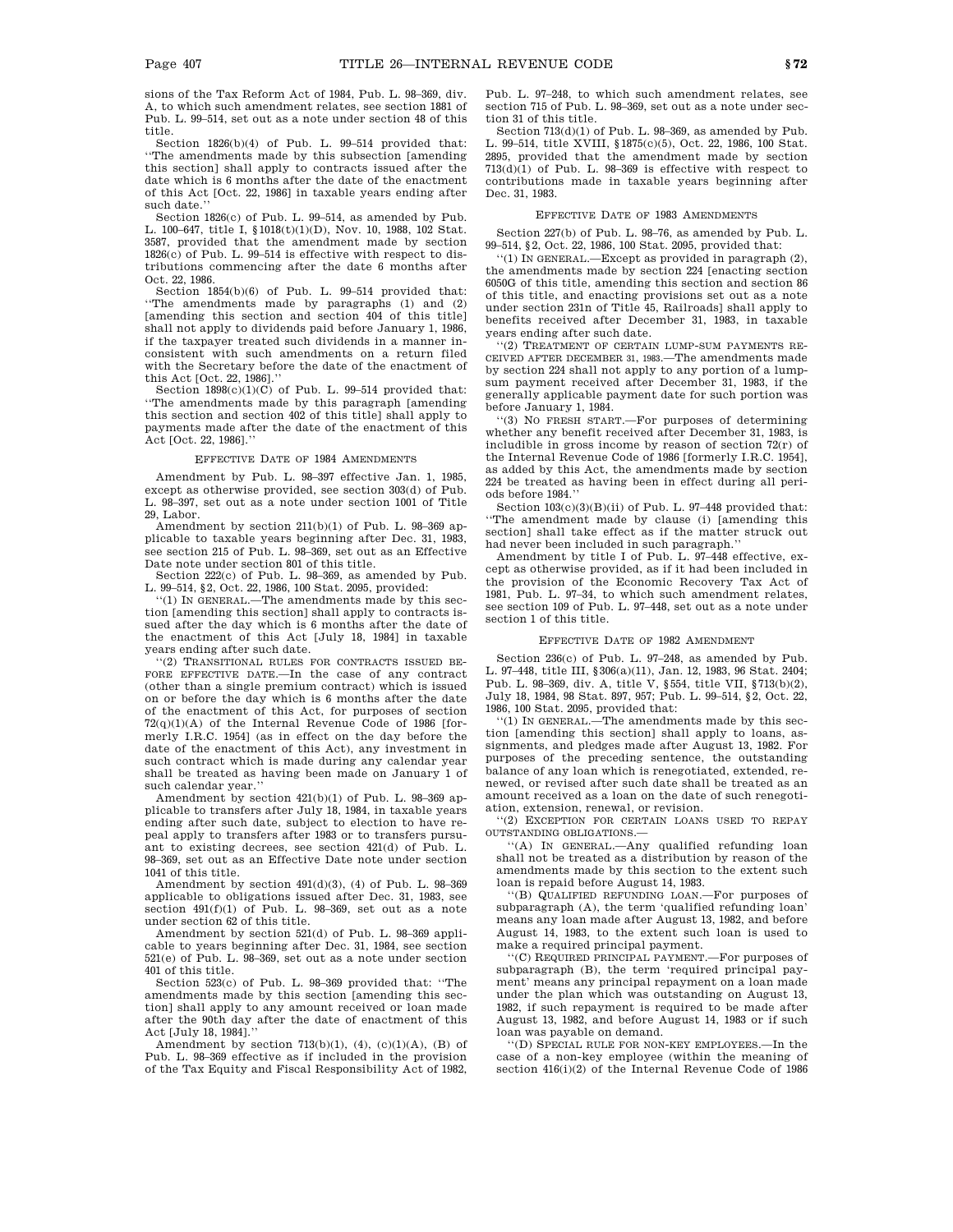[formerly I.R.C. 1954]), this paragraph shall be applied by substituting 'January 1, 1985' for 'August 14, 1983' each place it appears.

"(3) TREATMENT OF CERTAIN RENEGOTIATIONS.

''(A) the taxpayer after August 13, 1982, and before September 4, 1982, borrows money from a government plan (as defined in section 219(e)(4) of the Internal Revenue Code of 1986),

''(B) under the applicable State law, such loan requires the renegotiation of all outstanding prior loans made to the taxpayer under such plan, and

''(C) the renegotiation described in subparagraph (B) does not change the interest rate on, or extend the duration of, any such outstanding prior loan,

then the renegotiation described in subparagraph (B) shall not be treated as a renegotiation, extension, renewal, or revision for purposes of paragraph (1). If the renegotiation described in subparagraph (B) does not meet the requirements of subparagraph (C) solely because it extends the duration of any such outstanding prior loan, the requirements of subparagraph (C) shall be treated as met with respect to such renegotiation if, before April 1, 1983, such extension is eliminated.''

Section 265(c) of Pub. L. 97–248 provided that:

''(1) SUBSECTION (a).—The amendments made by subsection (a) [amending this section] shall take effect on August 13, 1982.

''(2) SUBSECTION (b).—The amendments made by subsection (b) [amending this section and sections 46, 50A, 53, 901, 1302, and 1304 of this title] shall apply to distributions after December 31, 1982.''

Amendment by section 237(d) of Pub. L. 97–248 applicable to years beginning after Dec. 31, 1983, see section 241 of Pub. L. 97–248, set out as an Effective Date note under section 416 of this title.

#### EFFECTIVE DATE OF 1981 AMENDMENT

Section 312(f) of Pub. L. 97–34, as amended by Pub. L. 97–448, title I, §103(d)(3), 96 Stat. 2378, provided that:

''(1) IN GENERAL.—Except as provided in paragraph (2), the amendments made by this section [amending this section and sections 219, 401, 404, 408, 1379, and 4972 of this title] shall apply to taxable years beginning after December 31, 1981.

''(2) TRANSITIONAL RULE.—The amendments made by subsection (d) [amending this section] shall not apply to any loan from a plan to a self-employed individual who is an employee within the meaning of section 401(c)(1) which is outstanding on December 31, 1981. For purposes of the preceding sentence, any loan which is renegotiated, extended, renewed, or revised after such date shall be treated as a new loan.''

#### EFFECTIVE DATE OF 1976 AMENDMENT

Amendment by section 1901(a)(12), (13) of Pub. L. 94–455 applicable with respect to taxable years beginning after Dec. 31, 1976, see section 1901(d) of Pub. L. 94–455, set out as a note under section 2 of this title.

Section 1951(d) of Pub. L. 94–455 provided that: ''Except as otherwise expressly provided, the amendments made by this section [see Tables for classification of section 1951 of Pub. L. 94–455] shall apply with respect to taxable years beginning after December 31, 1976.''

#### EFFECTIVE DATE OF 1974 AMENDMENT

Amendment by section 2001(e)(5) of Pub. L. 93–406 applicable to contributions made in taxable years beginning after Dec. 31, 1975, see section 2001(i)(4) of Pub. L. 93–406, set out as a note under section 401 of this title.

Section 2001(i)(5), (6) of Pub. L. 93–406 provided that:  $\,$ ''(5) The amendments made by subsection (g) [amending this section and sections 46, 50A, 56, 404, and 901 of this title] apply to distributions made in

taxable years beginning after December 31, 1975. ''(6) The amendments made by subsection (h) [amending this section and section 401 of this title] apply to taxable years ending after the date of enactment of this Act [Sept. 2, 1974].

Amendment by section 2002(g)(10) of Pub. L. 93–406 effective on Jan. 1, 1975, see section 2002(i)(2) of Pub. L. 93–406, set out as an Effective Date note under section 4973 of this title.

Amendment by section 2005(c)(3) of Pub. L. 93–406, applicable only with respect to distributions or payments made after Dec. 31, 1973, in taxable years beginning after Dec. 31, 1973, see section 2005(d) of Pub. L. 93–406, set out as a note under section 402 of this title.

Amendment by section 2007(b)(2) of Pub. L. 93–406 applicable to taxable years ending on or after Sept. 21, 1972, see section 2007(c) of Pub. L. 93–406, set out as a note under section 122 of this title.

#### EFFECTIVE DATE OF 1969 AMENDMENT

Amendment by Pub. L. 91–172 applicable to taxable years ending after Dec. 31, 1969, see section 515(d) of Pub. L. 91–172, set out as a note under section 402 of this title.

#### EFFECTIVE DATE OF 1966 AMENDMENT

Amendment by Pub. L. 89–365 applicable with respect to taxable years ending after Dec. 31, 1965, see section 1(d) of Pub. L. 89–365, set out as an Effective Date note under section 122 of this title.

#### EFFECTIVE DATE OF 1965 AMENDMENTS

Amendment by Pub. L. 89–97 applicable to taxable years beginning after Dec. 31, 1966, see section 106(e) of Pub. L. 89–97, set out as a note under section 213 of this title.

Amendment by Pub. L. 89–44 applicable to taxable years beginning on or after July 1, 1965, see section 809(f) of Pub. L. 89–44, set out as a note under section 6420 of this title.

#### EFFECTIVE DATE OF 1964 AMENDMENT

Amendment by Pub. L. 88–272 applicable to taxable years beginning after Dec. 31, 1963, see section 232(g) of Pub. L. 88–272, set out as a note under section 5 of this title.

#### EFFECTIVE DATE OF 1962 AMENDMENTS

Section 11(c)(2) of Pub. L. 87–834 provided that: ''The amendment made by subsection (b) [amending this section] shall apply to taxable years ending after December 31, 1962.''

Amendment by Pub. L. 87–792 applicable to taxable years beginning after Dec. 31, 1962, see section 8 of Pub. L. 87–792, set out as a note under section 22 of this title.

#### SAVINGS PROVISION

For provisions that nothing in amendment by Pub. L. 101–508 be construed to affect treatment of certain transactions occurring, property acquired, or items of income, loss, deduction, or credit taken into account prior to Nov. 5, 1990, for purposes of determining liability for tax for periods ending after Nov. 5, 1990, see section 11821(b) of Pub. L. 101–508, set out as a note under section 45K of this title.

Section  $1951(b)(1)(B)$  of Pub. L.  $94-455$  provided that: ''Notwithstanding subparagraph (A) [repealing subsec. (i) of this section], if the provisions of section 72(i) applied to amounts received in taxable years beginning before January 1, 1977, under an annuity contract, then amounts received under such contract on or after such date shall be treated as if such provisions were not repealed.''

#### APPLICABILITY OF SUBSECTION (t)

Section  $1011A(c)(13)$  of Pub. L. 100-647 provided that: ''Section 72(t) of the 1986 Code shall apply to any distribution without regard to whether such distribution is made without the consent of the participant pursuant to section 411(a)(11) or section 417(e) of the 1986 Code.''

#### PLAN AMENDMENTS NOT REQUIRED UNTIL JANUARY 1, 1998

For provisions directing that if any amendments made by subtitle D [§§1401–1465] of title I of Pub. L.